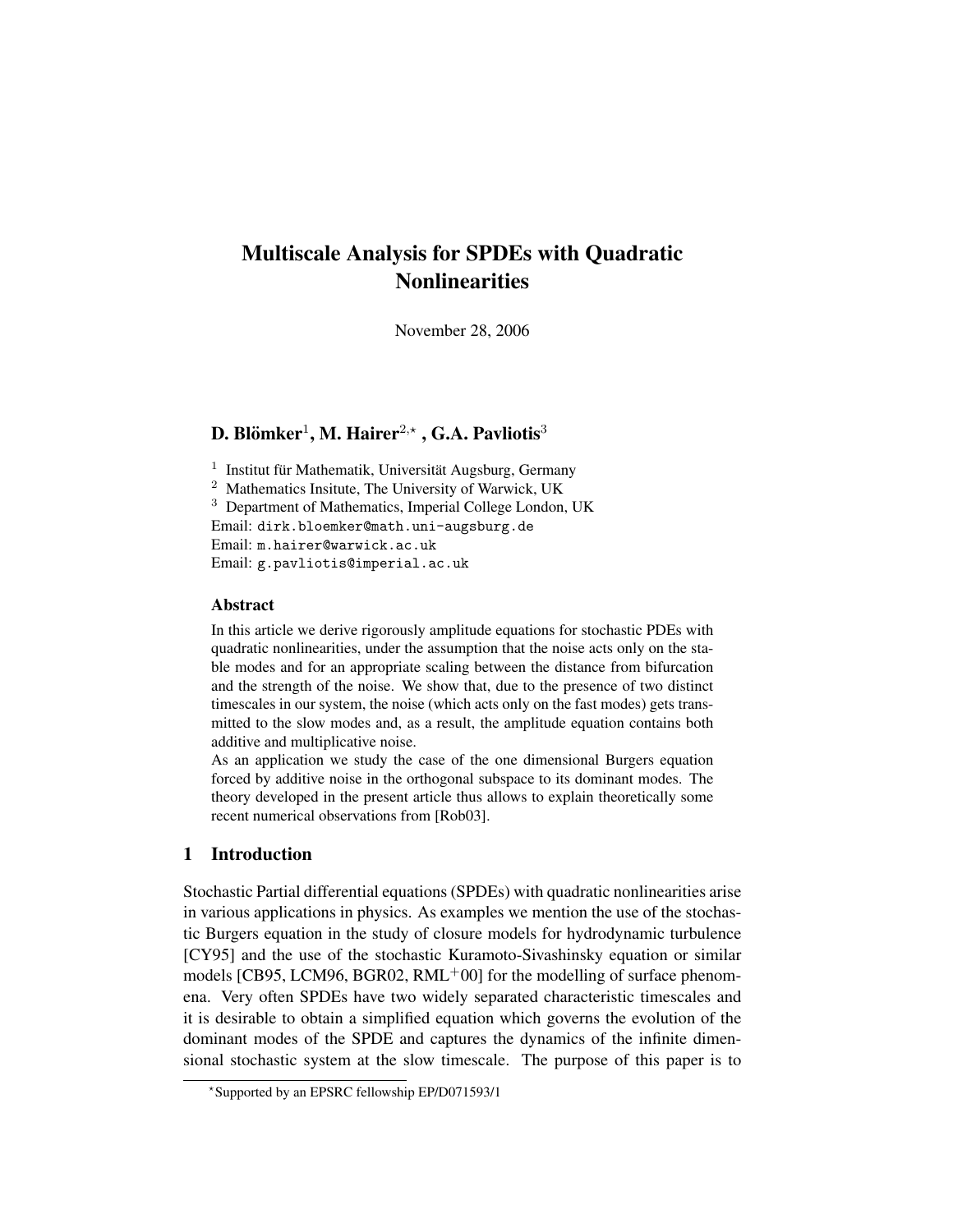#### INTRODUCTION 2

derive rigorously such an *amplitude equation* for a quite general class of SPDEs with quadratic nonlinearities and, furthermore, to obtain sharp error estimates.

Consider, as a working example of the class of SPDEs that we will consider in this paper, the following variation on the Burgers equation

$$
\partial_t u = \partial_x^2 u + u \partial_x u + (1 + \gamma)u + \sigma \phi \tag{1.1}
$$

subject to external forcing  $\sigma\phi$  and to Dirichlet boundary conditions on [0,  $\pi$ ]. Since we are working very far from the inviscid regime, the solutions to this equation in the absence of forcing would decay quickly to 0, were it not for the extra linear instability  $(1 + \gamma)u$ . The constant 1 appearing in this term is taken equal to the Poincaré constant for the Dirichlet Laplacian on  $[0, \pi]$  and is designed to render the first mode  $sin(x)$  linearly neutral. The constant  $\gamma$  therefore describes the linearised behaviour of that mode. The aim of this article is to study the behaviour of solutions to (1.1) for small  $\gamma$  over (large) timescales of order  $\gamma^{-1}$ .

It is well known [Blö05, CH93] (see also [Sch94, Sch01] for general results on unbounded domains) that in the absence of forcing, the solution to  $(1.1)$  is of the type √

$$
u(t,x) = \sqrt{\gamma}a(\gamma t)\sin(x) + \mathcal{O}(\gamma),\tag{1.2}
$$

where the amplitude a solves the deterministic Landau equation

$$
\partial_t a = a - \tfrac{1}{12} a^3 \; .
$$

If the forcing  $\phi$  is taken to be white in time (actually, any stochastic process with sufficiently good mixing properties would also do), then, provided that  $\sigma = \mathcal{O}(\gamma)$ , the solution to  $(1.1)$  is still of the type  $(1.2)$ , but a now solves a stochastic version of the Landau equation:

$$
\partial_t a = a - \frac{1}{12}a^3 + \tilde{\sigma}\xi(t) ,
$$

where  $\xi$  is white noise in time and the constant  $\tilde{\sigma}$  is proportional one the one hand to the ratio  $\sigma/\gamma$  and on the other hand to the size of the projection of  $\phi$  onto the 'slow' subspace spanned by the mode  $sin(x)$  [Bloo5]. In particular, one gets  $\tilde{\sigma} = 0$ if the projection of  $\phi$  onto that subspace vanishes.

This naturally raises the question of the behaviour of solutions to (1.1) when the external forcing acts only on the orthogonal complement of the 'slow' subspace. Roberts [Rob03] considered for example noise acting only on the second mode  $sin(2x)$ . Using formal expansions relying on centre manifold type arguments, he derived a reduced model describing the amplitude of the dominant mode. Moreover he demonstrated numerically that additive noise is capable of stabilising the dominant mode, *i.e.* the noise eliminates a small linear instability. In turns out that, in order to have a non-trivial effect on the limiting amplitude equation, the strength of the noise should be chosen to scale like  $\sqrt{\gamma}$ , i.e.  $\sigma = \mathcal{O}(\sqrt{\gamma})$ . We show that in this case, one has (after integrating against smooth test functions)

$$
u(t,x) = \sqrt{\gamma}a(\gamma t)\sin(x) + \mathcal{O}(\gamma^{5/8}).
$$
 (1.3)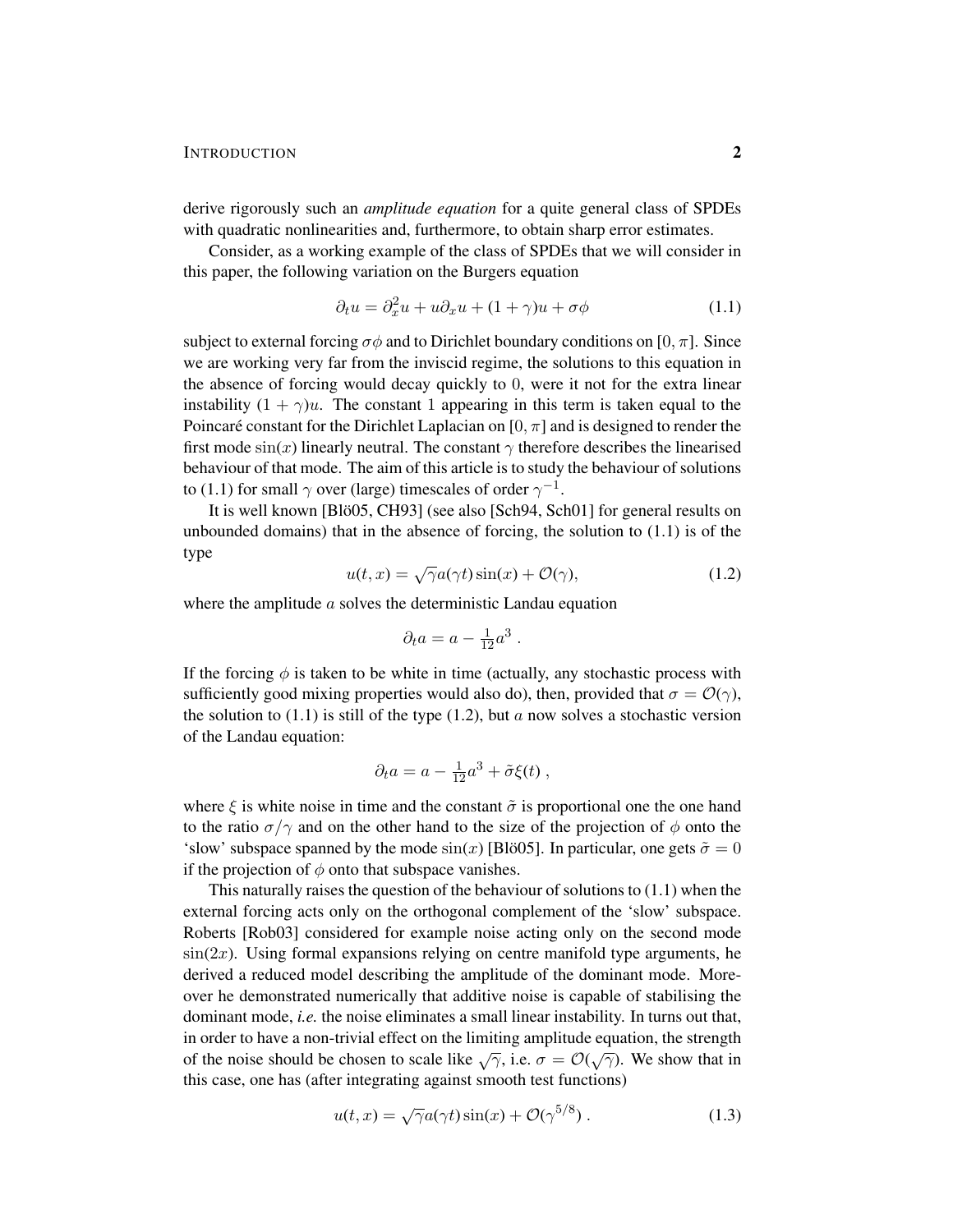To be more precise, we have additional noise terms of order  $\sqrt{\gamma}$  on higher modes that average out when integrated against test functions, *i.e.* they are small in some appropriate weak (averaged) sense.

The amplitude a solves a stochastic differential equation of Stratonovich type

$$
da = (1 + \delta_1)a dt - \frac{1}{12}a^3 dt + \sqrt{\delta_2 + \delta_3 a^2} \circ dB(t) . \tag{1.4}
$$

Here, the constants  $\delta_i$ ,  $i = 1, 2, 3$  are proportional to  $\sigma^2/\gamma$ ,  $\sigma^4/\gamma^2$ , and  $\sigma^2/\gamma$ respectively, with proportionality constants depending on the exact nature of the noise. The Wiener process  $B$  can be constructed explicitly from the external forcing  $\phi$ , but unless  $\delta_2 = 0$  it is *not* given by a simple rescaling.

In the particular case, where  $\phi(x, t) = \sin(2x)\xi(t)$  with  $\xi$  a white noise, one has  $\delta_1 = -\frac{\sigma^2}{88}$  $\frac{\sigma^2}{88\gamma}$ ,  $\delta_2 = 0$  and  $\delta_3 = \frac{\sigma^2}{36\gamma}$  $\frac{\sigma^2}{36\gamma}$ . Note that  $\delta_1$  is negative, so that if  $\sigma^2 > 88\gamma$ , the solution to (1.4) converges to 0 almost surely. This explains the stabilisation effect observed in [Rob03].

In this article, we justify rigorously expressions of the form (1.3) for PDEs of the form (1.1) and we obtain formulas for the coefficients in the amplitude equation  $(1.4)$ . Unlike [Bloot] we are interested in the situation where the noise *does not* act on the slow degrees of freedom directly but gets transmitted to them through the nonlinear interaction with the fast degrees of freedom. From a technical point of view, one of the main novelties of this article is that it provides explicit error bounds on the difference between the solution of the original SPDE and the solution of the approximating amplitude equation; this is a key requirement in tackling the infinite dimensional problem. Thus, our result is stronger in that respect than weak convergence type results in the spirit of e.g. [EK86, Kur73]. Furthermore, we provide an explicit coupling between the two solutions, which is not trivial in the sense that, unlike in the case where the noise acts on the slow variables directly, the white noise driving the resulting amplitude equation is not a simple rescaling of the noise driving the original equation.

Finite dimensional SDEs with quadratic nonlinearities and two characteristic, widely separated, timescales were analysed systematically by Majda, Timofeyev and Vanden Eijnden in a series of papers [MTE01, MTVE99]. The SDEs that were studied by these authors can be thought of as finite dimensional approximations of stochastic PDEs with quadratic nonlinearities of the form  $(1.1)$  (in fact, the authors consider finite dimensional approximations of deterministic PDEs and they introduce stochastic effects by replacing the quadratic self-interaction terms of the unresolved variables by an appropriate stochastic process). In these papers, techniques from the theory of singular perturbation theory for Markov processes were used to derive stochastic amplitude equations with additive and/or multiplicative noise, which can be either stable or unstable. The results obtained by formal multiscale asymptotics can be in principle justified rigorously using the theorem of Kurtz [Kur73], see also [EK86, Thm 3.1, Ch. 12]. However, since these results lack explicit error estimates, it is not clear *a priori* whether they can be applied to the infinite dimensional situation that we study in this paper.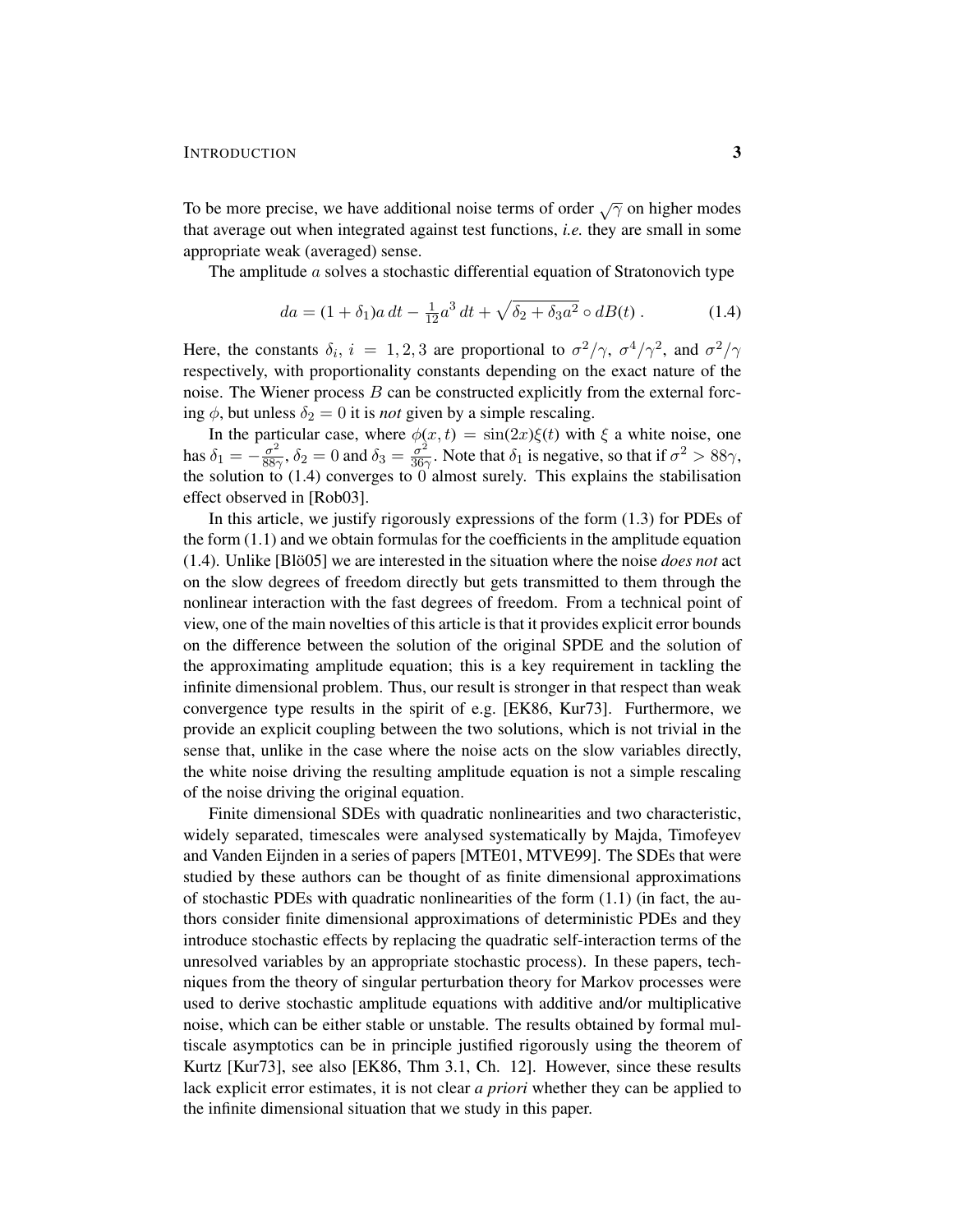The rest of the paper is organised as follows. In Section 2 we state the assumptions that we make, and present our main result. Sections 3 to 5 are devoted to the proof of our main theorem. In Section 6 we apply our theory to the stochastic Burgers equation.

## 2 Notations, Assumptions and Main Result

The main object of study of the present article is the following SPDE written in the form (cf. [PZ92]):

$$
du = \left(-Lu + B(u, u) + \nu \varepsilon^2 u\right) dt + \varepsilon Q dW(t) . \tag{2.1}
$$

Throughout this paper, we make the following assumptions.

Assumption 2.1. L *is a nonnegative definite self-adjoint operator with compact resolvent in some real Hilbert space* H*.*

Let  $\|\cdot\|$  be the norm and  $\langle \cdot, \cdot \rangle$  be the inner product in H. We denote by  $\{e_k\}_{k=1}^{\infty}$ and  $\{\lambda_k\}_{k=1}^{\infty}$  an orthonormal basis of eigenfunctions and the corresponding (ordered) eigenvalues. We will furthermore assume that

**Assumption 2.2.** *The kernel of L is one dimensional, i.e.*  $\lambda_1 = 0$  *and*  $\lambda_2 > 0$ *.* 

We will use the notation  $\mathcal{N} := \text{span}\{e_1\}$ , and  $P_c$  for the orthogonal projection  $P_c: \mathcal{H} \to \mathcal{N}$ . Furthermore,  $P_s := I - P_c$ . Before stating our assumptions on the nonlinearity B, we introduce the following interpolation spaces. For  $\alpha > 0$ , we will denote by  $\mathcal{H}^{\alpha}$  the domain of  $L^{\alpha/2}$  endowed with the scalar product  $\langle u, v \rangle_{\alpha} =$  $\langle u, (1 + L)^{\alpha} v \rangle$  and the corresponding norm  $\|\cdot\|_{\alpha}$ . Furthermore, we identify  $\mathcal{H}^{-\alpha}$ with the dual of  $\mathcal{H}^{\alpha}$  with respect to the inner product in  $\mathcal{H}$ . With this notation at hand we can state our next assumption.

**Assumption 2.3.** *There exists*  $\alpha \in (0, 2)$  *and*  $\beta \in (\alpha - 2, \alpha]$  *such that*  $B(u, v)$ :  $\mathcal{H}^{\alpha} \times$  $\mathcal{H}^{\alpha} \rightarrow \mathcal{H}^{\beta}$  is a bounded symmetric bilinear map with

$$
P_c B(e_k, e_k) = 0 , \qquad (2.2)
$$

*for every*  $k \geq 1$ *.* 

Finally, we assume that the Wiener process driving equation  $(2.1)$  satisfies:

Assumption 2.4. W *is a cylindrical Wiener process on* H*. The covariance operator* Q *is symmetric, bounded, commutes with* L*, and satisfies*

$$
\langle e_1, Qe_1 \rangle = 0. \tag{2.3}
$$

*Furthermore,*  $Q^2 L^{\alpha-1}$  *is trace class in H, where the value of*  $\alpha$  *is the same as in Assumption 2.3.*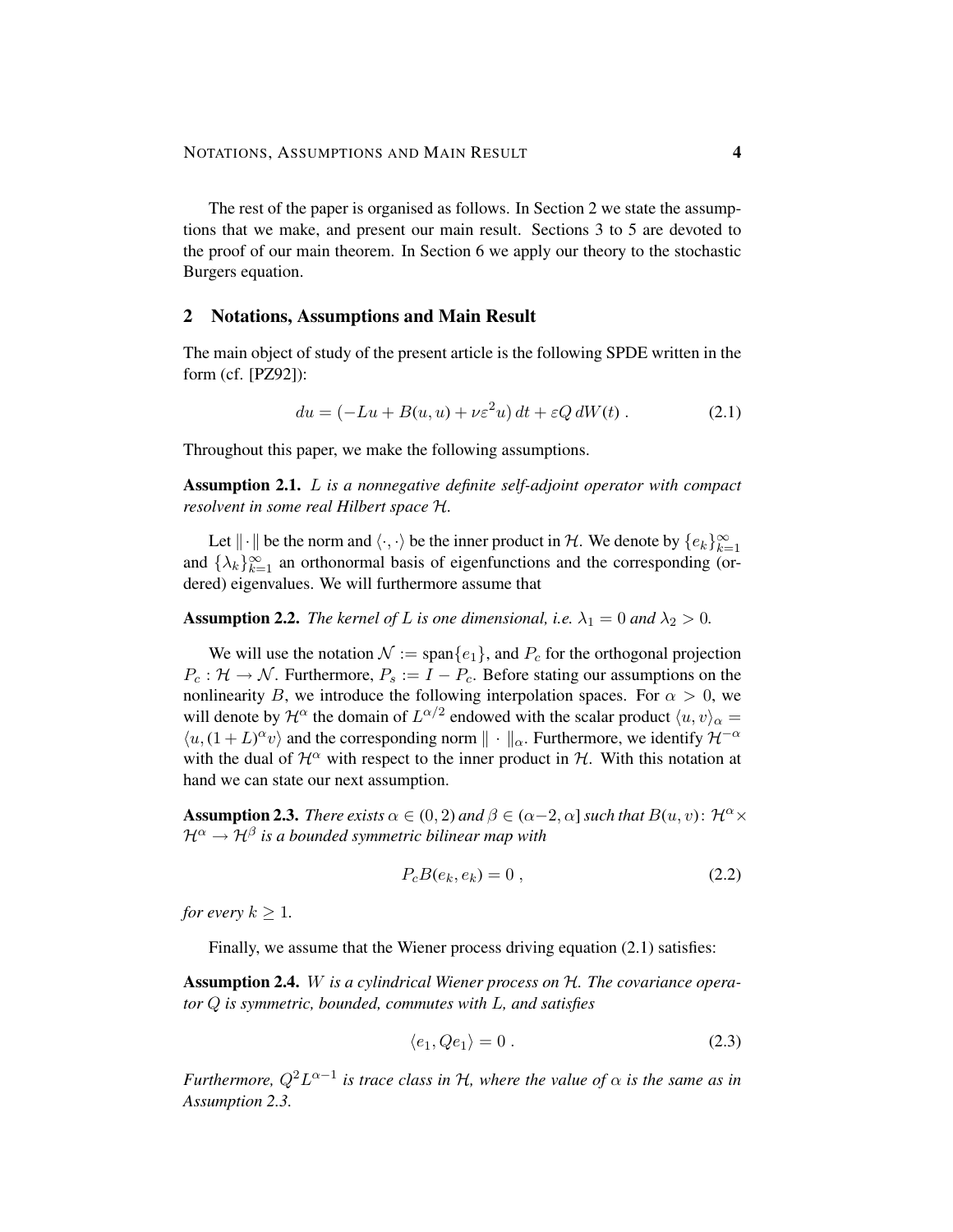**Remark 2.5.** *The scaling in*  $\varepsilon$  *in equations (2.1) and (2.4) below is dictated by the symmetry assumptions (2.2) and (2.3). If either of these assumptions were to fail, the scaling considered in this article would not yield a meaningful limit.*

Remark 2.6. *We could easily allow for a deterministic forcing term* εf *acting on the fast modes. We omit this for simplicity of presentation.*

We are interested in studying the behaviour of small solutions to  $(2.1)$  on timescales of order  $\varepsilon^{-2}$ . To this end, we define v through  $\varepsilon v(\varepsilon^2 t) = u(t)$ , so that  $v$  is the solution to

$$
dv = \left(-\varepsilon^{-2}Lv + \nu v + \varepsilon^{-1}B(v, v)\right)dt + \varepsilon^{-1}Q\,dW(t) \,. \tag{2.4}
$$

Note that we made an abuse of notation in that the Wiener process  $W$  appearing in (2.4) is actually a rescaled version of the one appearing in (2.1), but it has the same distribution. Now we are ready to state the main result of this article.

Theorem 2.7. *Let* L*,* B*, and* Q *satisfy Assumptions 2.1–2.4. Fix a terminal time*  $T > 0$ , a number R, as well as constants  $p > 0$  and  $\kappa > 0$ . Then there exists  $C > 0$  such that, for every  $0 < \varepsilon < 1$  and every solution v of (2.4) with initial *condition*  $v_0 \in \mathcal{H}^{\alpha}$  *and*  $||v_0||_{\alpha} \leq R$ *, there exists a stopping time*  $\tau$  *and a Wiener process* B *such that*

$$
\mathbb{E} \sup_{t \in [0,\tau]} \|P_c v(t) - a(t)e_1\|_{\alpha}^p \le C \varepsilon^{p/4 - \kappa} , \qquad \mathbb{P}(\tau < T) \le C \varepsilon^p .
$$

*Here,* a(t) *is the solution to the stochastic amplitude equation*

$$
da(t) = (\tilde{\nu}a(t) - \tilde{\eta}a(t)^3) dt + \sqrt{\sigma_b + \sigma_a a(t)^2} dB , \quad a(0) = \langle v_0, e_1 \rangle , \quad (2.5)
$$

*where the coefficients*  $\tilde{\nu}$ ,  $\tilde{\eta}$ ,  $\sigma_a$  *and*  $\sigma_b$  *are given by equations* (4.7), (4.8), (5.2), *respectively.*

*Furthermore, the fast Ornstein-Uhlenbeck process* z(t) *solving*

$$
dz = -\varepsilon^{-2}Lzdt + \varepsilon^{-1}Q dW(t), \qquad z(0) = P_s v_0,
$$

*satisfies*  $\mathbb{E} \sup_{t \in [0,\tau]} \|P_s v(t) - z(t)\|_{\alpha}^p \leq C \varepsilon^{p-\kappa}$ *.* 

**Remark 2.8.** In a weak norm in time (for example  $H^{-1}$ ) one can show that  $z(t)$  is *well approximated by white in time and colored in space noise of order* ε*. Formally, we can write*

$$
z(t) = e^{-tL\varepsilon^{-2}} P_s v_0 + \varepsilon^{-1} \int_0^t e^{-(t-s)L\varepsilon^{-2}} QdW(s)
$$
  
 
$$
\approx \varepsilon L^{-1} Q \partial_t W.
$$

*Of course, for small transient timescales of order*  $\mathcal{O}(\varepsilon^2)$  the initial value  $P_s v_0$  of z(t) *has a contribution of order* O(1)*. Thus estimates of the error uniformly in time are out of reach.*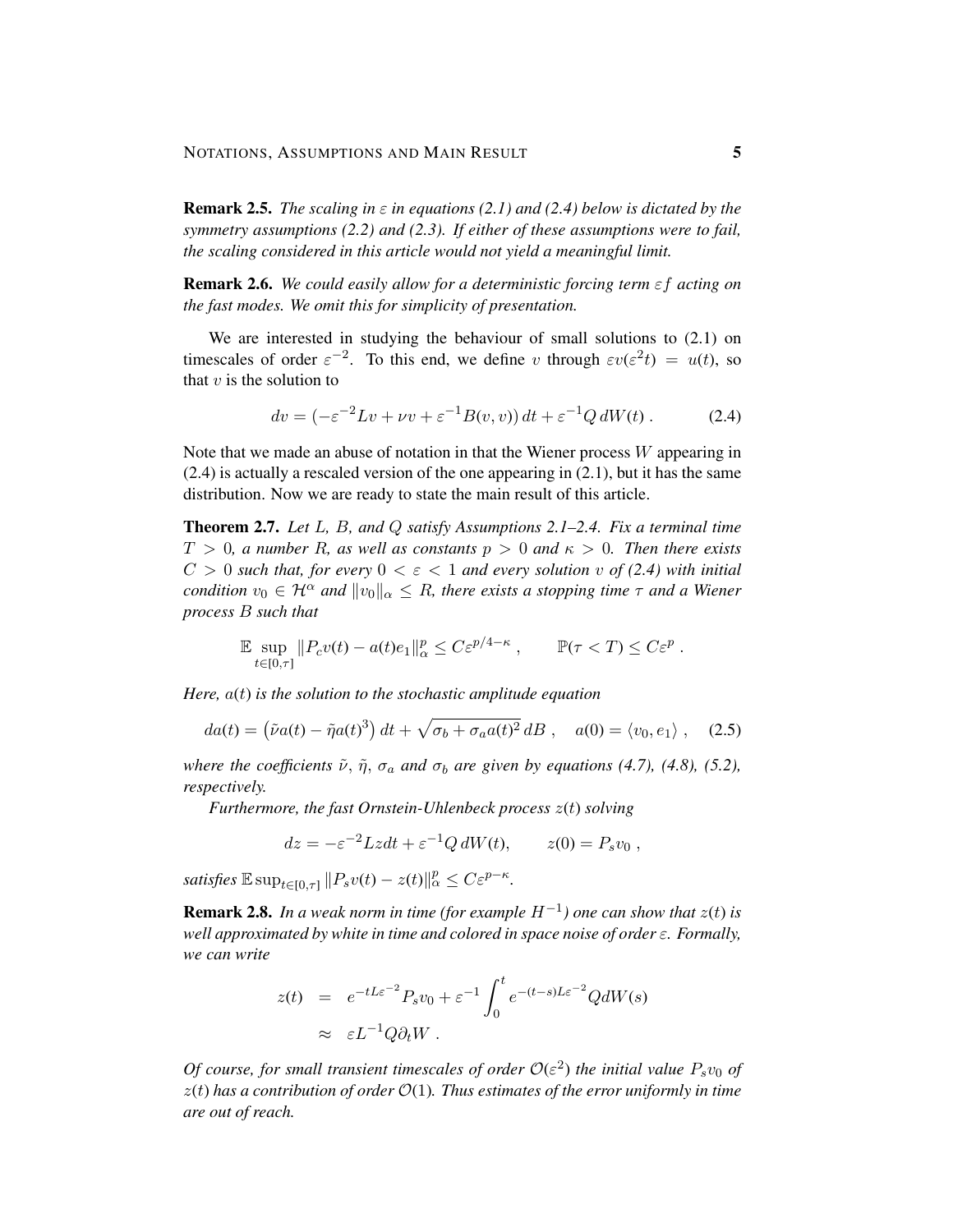Remark 2.9. *A immediate corollary of our result is that, under the assumptions of Theorem 2.7, we can write*

$$
\mathbb{E}\sup_{t\in[0,\tau\varepsilon^{-2}]}||u(t)-\varepsilon a(\varepsilon^2 t)e_1-\varepsilon R(t)||_{\alpha}^p\leq C\varepsilon^{\frac{5p}{4}-\kappa},
$$

*where*  $u(t)$  *is the solution to* (2.1) *with*  $u(0) = \mathcal{O}(\varepsilon)$ *, a(t) is the solution to the amplitude equation* (2.5) *with*  $\varepsilon a(0) = \langle u(0), e_1 \rangle$  *and*  $R(t) = z(\varepsilon^2 t)$  *is the solution to*

$$
dR = -LR + QdW, \quad \varepsilon R(0) = P_s u(0).
$$

*The noise that appears in the equation for* R *is a rescaled version of the noise that appears in the equation for* z*.*

Let us discuss briefly the main steps in the proof of this result. We first decompose the solution of (2.1) into a slow and a fast part:

$$
v(t) = P_c v(t) + P_s v(t) =: x(t) + y(t) , \qquad (2.6)
$$

to obtain a system of SDEs for  $(x, y)$ , equation (3.1). Our next step is to apply Itô's formula to suitably chosen functions of x and y in order to eliminate the  $\mathcal{O}(1/\varepsilon)$ terms from  $(3.1)$ . We furthermore show that we can replace the fast process y by an appropriate Ornstein-Uhlenbeck process  $z$ . In this way, we obtain an SDE for  $x$ that involves only  $x$  and the (infinite-dimensional) Ornstein-Uhlenbeck process  $z$ . This is done in Section 3, see Proposition 3.9.

A general averaging result (with error estimates) for deterministic integrals that involve monomials of the infinite dimensional OU process  $z$ , see Corollary 4.5, enables us to eliminate or simplify various terms in the equation for  $(x, z)$  and to reduce the evolution of  $x$  to the integral equation

$$
x(t) = x(0) + \tilde{\nu} \int_0^t x(s) \, ds - \tilde{\eta} \int_0^t (x(s))^3 \, ds + M(t) + R(t) \,, \tag{2.7}
$$

where  $R(t) = \mathcal{O}(\varepsilon^{1/2-\kappa})$  (for arbitrary  $\kappa > 0$ ) and  $M(t)$  is a martingale whose quadratic variation has an explicit expression in terms of  $(x, z)$ . (We made an abuse of notation here and wrote  $x^3$  for what should really be  $\langle x, e_1 \rangle^3 e_1$ .) This is done in Section 4.

The final step in the reduction procedure is to show that the martingale  $M(t)$ can be approximated (pathwise) by the stochastic integral

$$
\tilde{M}(t) = \int_0^t \sqrt{\sigma_b + \sigma_a a^2(s)} \, dB(s) ,
$$

where  $B(t)$  is a suitable one dimensional Brownian motion and a is the solution to the amplitude equation  $(2.5)$ . This is done in Sections 5.1 and 5.2. We remark that, whereas the derivation of equation (2.7) is independent of the dimensionality of  $x(t)$ , the third part of the proof is valid only in the case where the kernel of L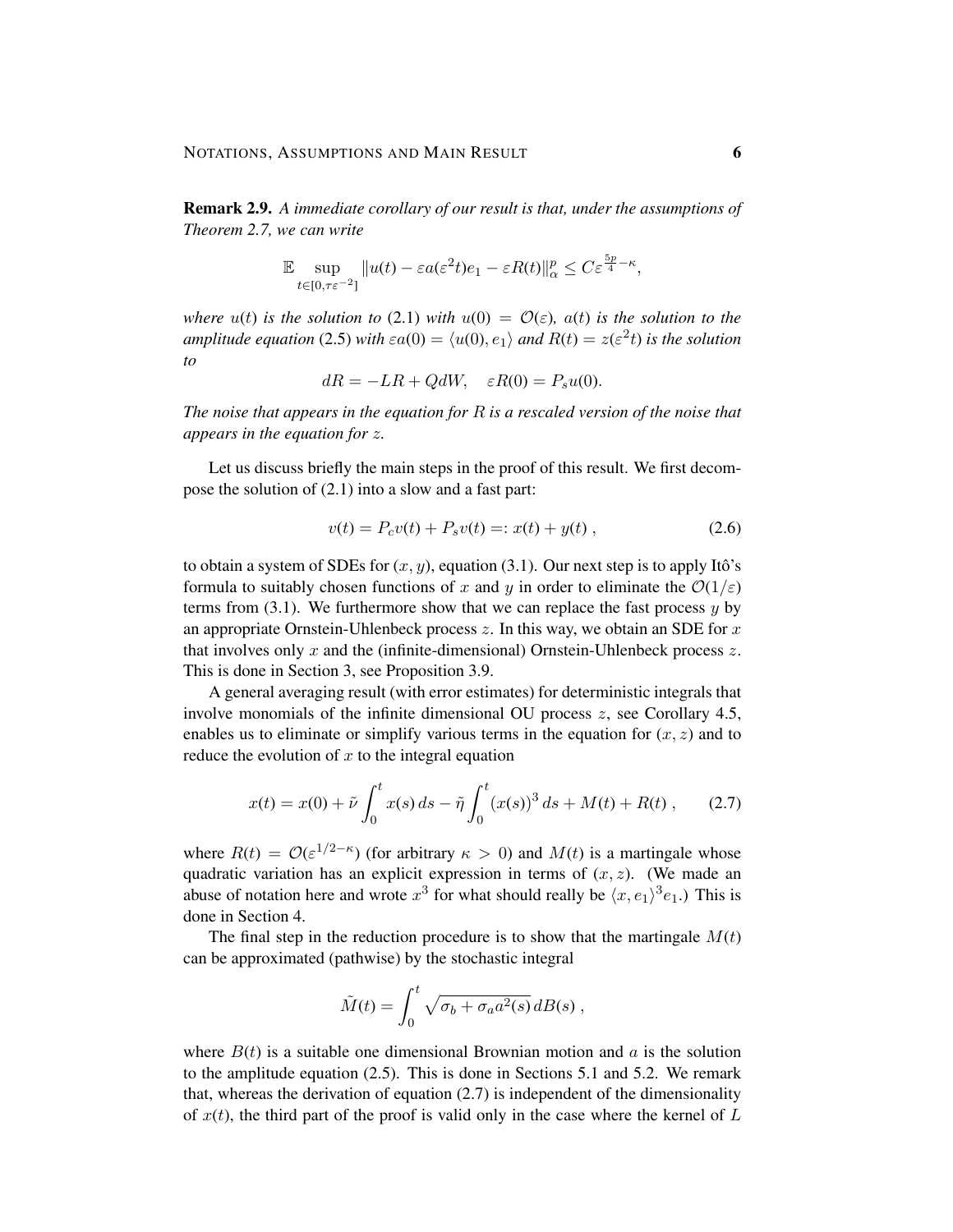is one dimensional. This is the price we have to pay in order to obtain rigorous explicit error estimates on the validity of the amplitude equation.

Let us comment briefly on the case  $\dim(\ker(L)) = k > 1$  but finite. The technique employed in the proof of Theorem 2.7 would still apply to this problem to give weak convergence of the projection of the solution of (2.4) to  $\sum_{j=1}^{k} a_j(t)e_j$ , where  $a(t)$  would satisfy a vector valued amplitude equation. It does not seem possible, however, to obtain pathwise convergence using our approach, since the time change employed in the proof of Lemma 5.1 works only in one dimension. Neither does it seem straightforward to modify the present proof in such a way that one can obtain explicit error estimates without using Lemma 5.1. In the case where the amplitude  $a(t)$  is a Brownian motion on  $\mathbb{R}^k$ , one could consider one dimensional projections, as was done in [HP04]. It is not clear however how to adapt the argument used in that paper to the case where the amplitude  $a(t)$  is the solution of a general SDE. Furthermore, the error estimate obtained in [HP04] scales like  $\varepsilon^{c/\bar{k}^2}$  for some appropriate small constant c. This is cleary not optimal.

# 3 The Reduction to Finite Dimensions

Let us fix a terminal time T and constants  $\kappa > 0$  and  $p > 0$ . Note that these constants are not necessarily the same as the ones appearing in the statement of Theorem 5.2 above, but can get 'worse' in the course of the proof.

Note first that one has

Lemma 3.1. *Under assumptions 2.1, 2.3 and 2.4, equation (2.4) has a unique local (mild) solution* u *in*  $\mathcal{H}^{\alpha}$  *for every*  $x \in \mathcal{H}^{\alpha}$ *, i.e.* u *has continuous paths in*  $\mathcal{H}^{\alpha}$ *.* 

*Proof.* This follows from an application of Picard's iteration scheme for the mild solution, see for example [PZ92]. One can check that the assumption  $\beta < \alpha - 2$ , together with the continuity assumption on  $B(\cdot, \cdot)$ , imply that the solution map has the required contraction properties for sufficiently small time. The fact that the stochastic convolution takes values in  $\mathcal{H}^{\alpha}$  is a consequence of Assumption 2.4.  $\square$ 

Remark 3.2. *Note that we do not rely on a dissipativity assumption of the underlying SPDE (2.4). Thus we can only establish the existence of local solutions. The existence of solutions on a sufficiently long timescale will be shown later to follow from the dissipativity of the approximating equations.*

Substituting the decomposition (2.6) into (2.4), we obtain the following system of equations

$$
dx = \nu x dt + 2\varepsilon^{-1} P_c B(x, y) dt + \varepsilon^{-1} P_c B(y, y) dt
$$
\n(3.1a)

$$
dy = (\nu - \varepsilon^{-2}L)y dt + \varepsilon^{-1} P_s B(x + y, x + y) dt + \varepsilon^{-1} Q dW(t).
$$
 (3.1b)

Since Lemma 3.1 does not rule out the possibility of a finite time blow up in  $\mathcal{H}^{\alpha}$ for the quite general system (3.1), we introduce the stopping time

$$
\tau^* = T \wedge \inf\{t > 0 \mid ||v(t)||_{\alpha} \ge \varepsilon^{-\kappa}\}.
$$
 (3.2)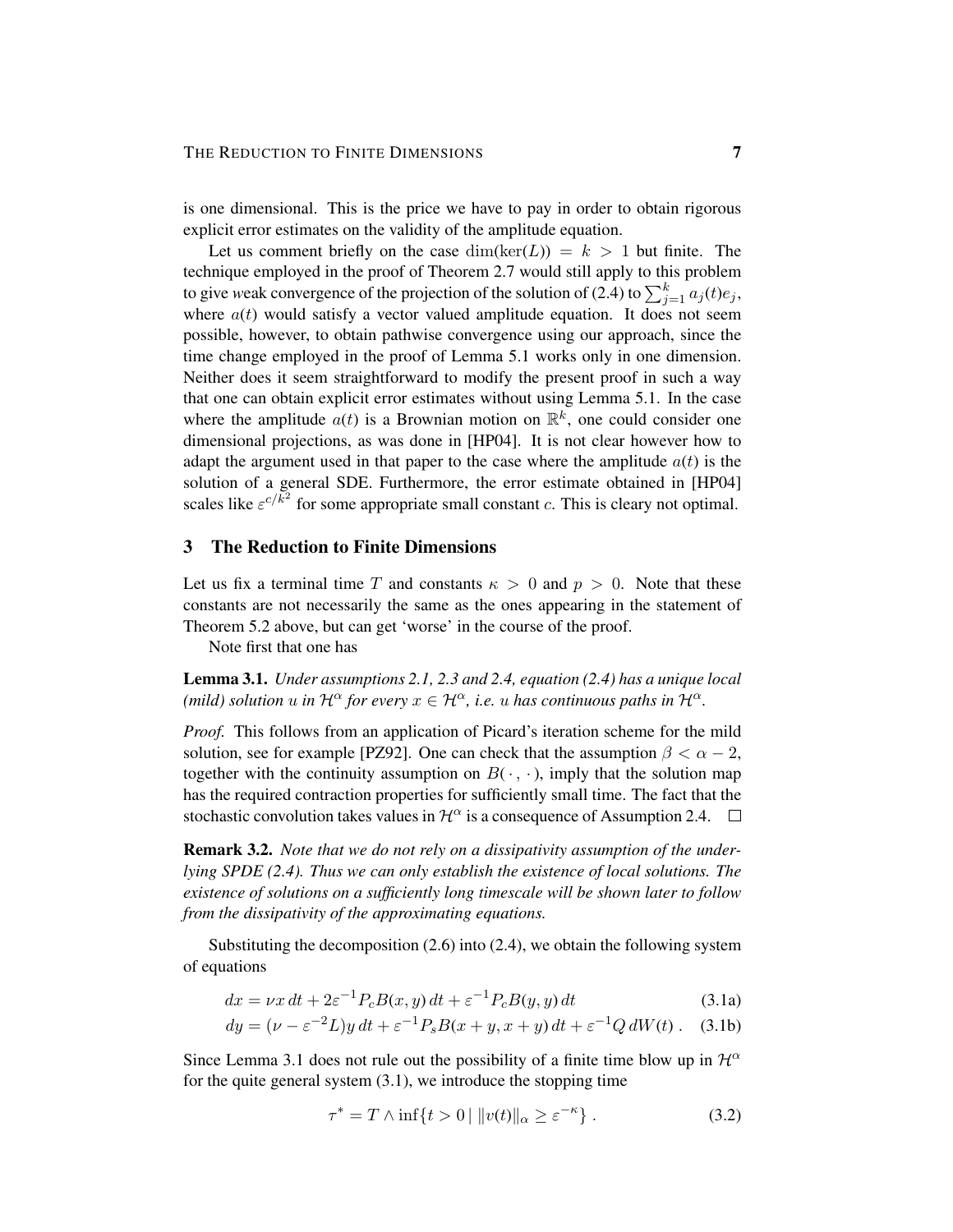Note that Lemma 3.1 ensures that, for a fixed initial condition  $v_0$  and for  $\varepsilon$  sufficiently small, one has  $\tau^* > 0$  almost surely.

Let us fix now some notation.

**Definition 3.3.** *For a real-valued family of processes*  $\{X_{\varepsilon}(t)\}_{t\geq0}$  *we say*  $X_{\varepsilon}$  =  $\mathcal{O}(f_{\varepsilon})$ *, if for every*  $p \geq 1$  *there exists a constant*  $C_p$  *such that* 

$$
\mathbb{E}\Big(\sup_{t\in[0,\tau^*)}|X_{\varepsilon}(t)|^p\Big)\leq C_p f_{\varepsilon}^p\;.\tag{3.3}
$$

*We say that*  $X_{\varepsilon} = \mathcal{O}(f_{\varepsilon})$  *(uniformly) on* [0, *T*]*, if we can replace the stopping time*  $\tau^*$  *by the constant time*  $T$  *in* (3.3). If  $X_\varepsilon$  *is a random variable independent of time, we use the same notation without supremum in time, i.e.*  $X_{\varepsilon} = \mathcal{O}(f_{\varepsilon})$  *if*  $\mathbb{E}|X_{\varepsilon}|^p \leq C_p f_{\varepsilon}^p.$ 

*We use the notation*  $X_{\varepsilon} = \mathcal{O}(f_{\varepsilon})$  *if*  $X_{\varepsilon} = \mathcal{O}(f_{\varepsilon} \varepsilon^{-\kappa})$  *for every*  $\kappa > 0$ *.* 

# 3.1 Approximation of the stable part by an Ornstein-Uhlenbeck process

In this subsection we show that the 'fast' process  $y(t)$  is actually close to an Ornstein-Uhlenbeck process, at least up to time  $\tau^*$ . We have the following result.

**Lemma 3.4.** *Let*  $z(t)$  *be the*  $\mathcal{N}^{\perp}$ *-valued process solving the SDE* 

$$
dz(t) = -\varepsilon^{-2} Lz \, dt + \varepsilon^{-1} Q dW(t), \qquad z(0) = y(0) \,. \tag{3.4}
$$

*Then one has*  $||y(\cdot) - z(\cdot)||_{\alpha} = \mathcal{O}(\varepsilon^{1-}).$ 

*Proof.* It follows from the mild formulation of (2.4) that

$$
y(t) = z(t) + \frac{1}{\varepsilon} \int_0^t e^{-(t-s)L\varepsilon^{-2}} N(x(s), y(s)) ds , \qquad (3.5)
$$

where we have used the notation  $N(x, y) = \varepsilon \nu y + P_s B(x + y, x + y)$ . From the properties of  $L$  we deduce that there exist positive constants  $C$ ,  $c$  such that

$$
||e^{-Lt}P_s||_{\mathcal{H}^{\beta}\to\mathcal{H}^{\alpha}} \leq \begin{cases} Ct^{(\beta-\alpha)/2} & \text{for } t \leq 1, \\ C e^{-ct} & \text{for } t \geq 1. \end{cases}
$$
 (3.6)

Since on the other hand Assumption 2.3 implies that

$$
||N(x,y)||_{\beta} \leq C(1+||x+y||_{\alpha})^2,
$$

the claim follows from the definition of  $\tau^*$  and the fact that the right hand side of (3.6) is integrable for  $\beta > \alpha - 2$ .  $\Box$ 

The above approximation result enables us to obtain estimates on the statistics of the stopping time  $\tau^*$ . For this we will need an estimate on the Ornstein-Uhlenbeck process (3.4).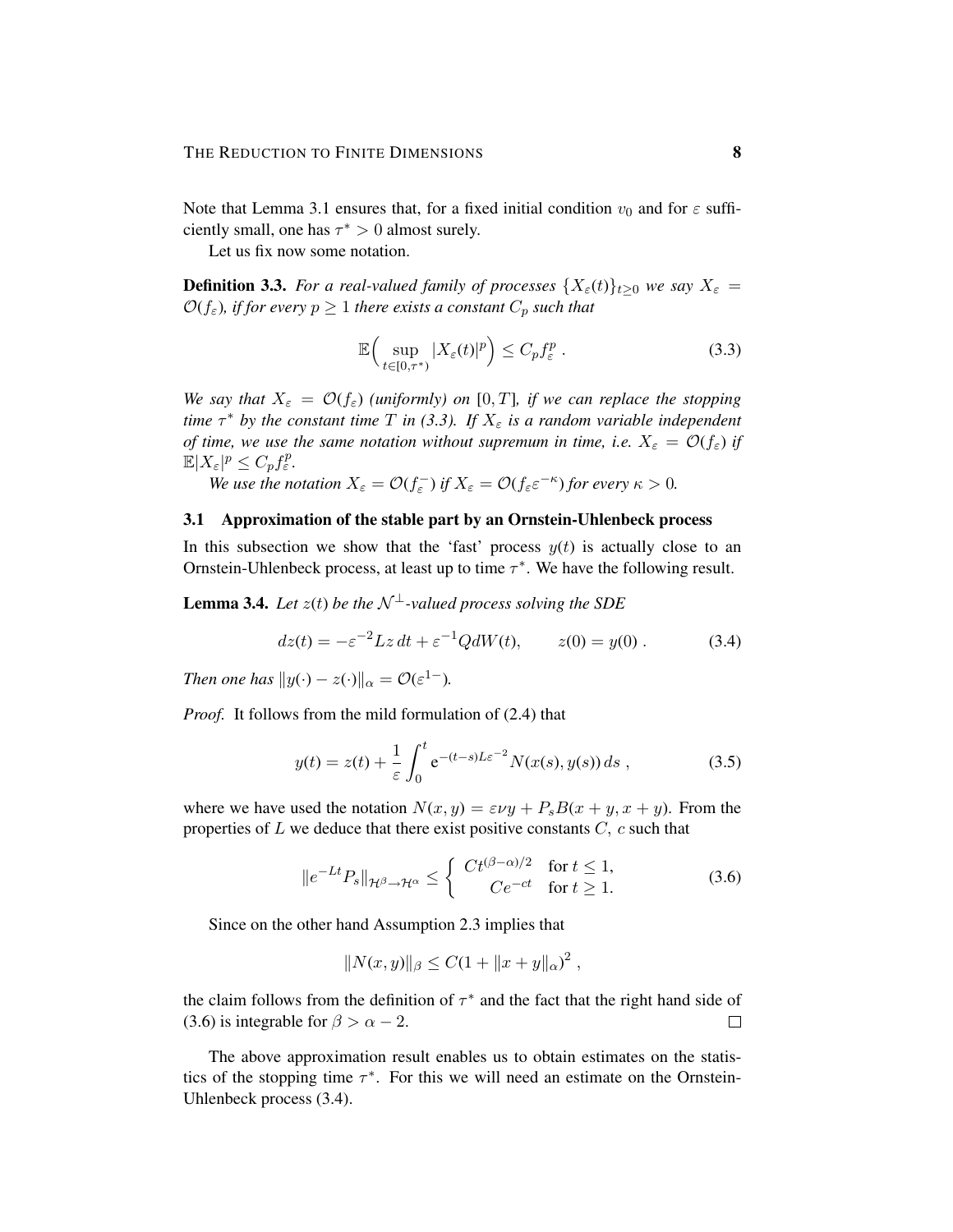Lemma 3.5. *Suppose that Assumption 2.4 holds. Then there is a version of* z *which is almost surely*  $\mathcal{H}^{\alpha}$ -valued with continuous sample paths. Furthermore, for every  $\kappa_0 > 0$  *and every*  $p > 0$ *, there exists a constant* C *such that* 

$$
\mathbb{E}\left(\sup_{t\in[0,T]}\|z(t)\|_{\alpha}^p\right)\leq C\varepsilon^{-\kappa_0}.\tag{3.7}
$$

*Proof.* It follows for example from the proof of [PZ92, Theorem 5.9].  $\Box$ 

An immediate corollary of Lemmas 3.4 and 3.5 is that the process  $y(t)$  is 'almost bounded' in  $\varepsilon$ . More precisely:

Corollary 3.6. *Assume that the conditions of Lemma 3.4 and Lemma 3.5 hold. Then, for every*  $\kappa_0 > 0$  *and every*  $p > 0$ *, there exists a constant* C *such that* 

$$
\mathbb{E}\left(\sup_{t\in[0,\tau^*]} \|y(t)\|_{\alpha}^p\right) \le C\varepsilon^{-\kappa_0}.\tag{3.8}
$$

*Proof.* Follows from Lemma 3.4, equation (3.7), and the triangle inequality.  $\Box$ 

Note that the value of  $\kappa_0$  appearing in the statement above can be chosen independently of the value  $\kappa$  appearing in the definition of  $\tau^*$ . Thus, with high probability, the event  $\tau^* < T$  is caused by  $x(t)$  getting too large. To be more precise:

**Corollary 3.7.** *Under Assumptions 2.1 and 2.3, for every*  $p > 0$  *there exists a constant* C *such that*

$$
\mathbb{P}(\tau^* < T) \le \mathbb{P}\left(|x(\tau^*)| \ge \varepsilon^{-\kappa}\right) + C\varepsilon^p \quad \text{for } \varepsilon \in (0, 1).
$$

*Proof.* Follows from Corollary 3.6 and the Chebyshev inequality.

 $\Box$ 

#### 3.2 Elimination of the  $\mathcal{O}(\frac{1}{\varepsilon})$  $\frac{1}{\varepsilon}$ ) terms

Let us first introduce some notation. Given a Hilbert space H we denote by  $\mathcal{H} \otimes_{s} \mathcal{H}$ its symmetric tensor product. Similarly, we use the notation  $v_1 \otimes_s v_2 = \frac{1}{2}$  $rac{1}{2}(v_1 \otimes v_2 +$  $v_2 \otimes v_1$ ) for the symmetric tensor product of two elements and  $(A \otimes_s B)(x \otimes y) =$ 1  $\frac{1}{2}(Ax \otimes By + By \otimes Ax)$  for the symmetric tensor product of two linear operators.

Let us recall that the scalar product in the tensor product space  $\mathcal{H}_{\alpha} \otimes \mathcal{H}_{\beta}$  is given by  $\langle u_1 \otimes v_1, u_2 \otimes v_2 \rangle_{\alpha, \beta} := \langle u_1, u_2 \rangle_{\alpha} \langle v_1, v_2 \rangle_{\beta}$ . With a slight abuse of notation, we write  $\langle \cdot, \cdot \rangle_{\alpha} := \langle \cdot, \cdot \rangle_{\alpha,\alpha}$ . Furthermore, we extend the bilinear form B to the tensor product space by  $B(u \otimes v) = B(u, v)$ .

With this notation, one can check that $\frac{1}{1}$ :

**Lemma 3.8.** The operator  $(I \otimes_s L)^{-1}$  is bounded from  $\mathcal{H}_{\gamma} \otimes_s \mathcal{H}_{\gamma}$  to  $\mathcal{H}_{\gamma+1} \otimes_s \mathcal{H}_{\gamma+1}$ *for any*  $\gamma \in \mathbb{R}$ *.* 

<sup>&</sup>lt;sup>1</sup>Since L has a zero eigenvalue, one should interpret  $(I \otimes s L)^{-1}$  and  $L^{-1}$  as pseudo-inverses, where, for instance,  $L^{-1} = 0$  on the kernel  $N(L)$ . We will only apply these two operators to elements in  $\mathcal{N}^{\perp}$  so that this is of no consequence.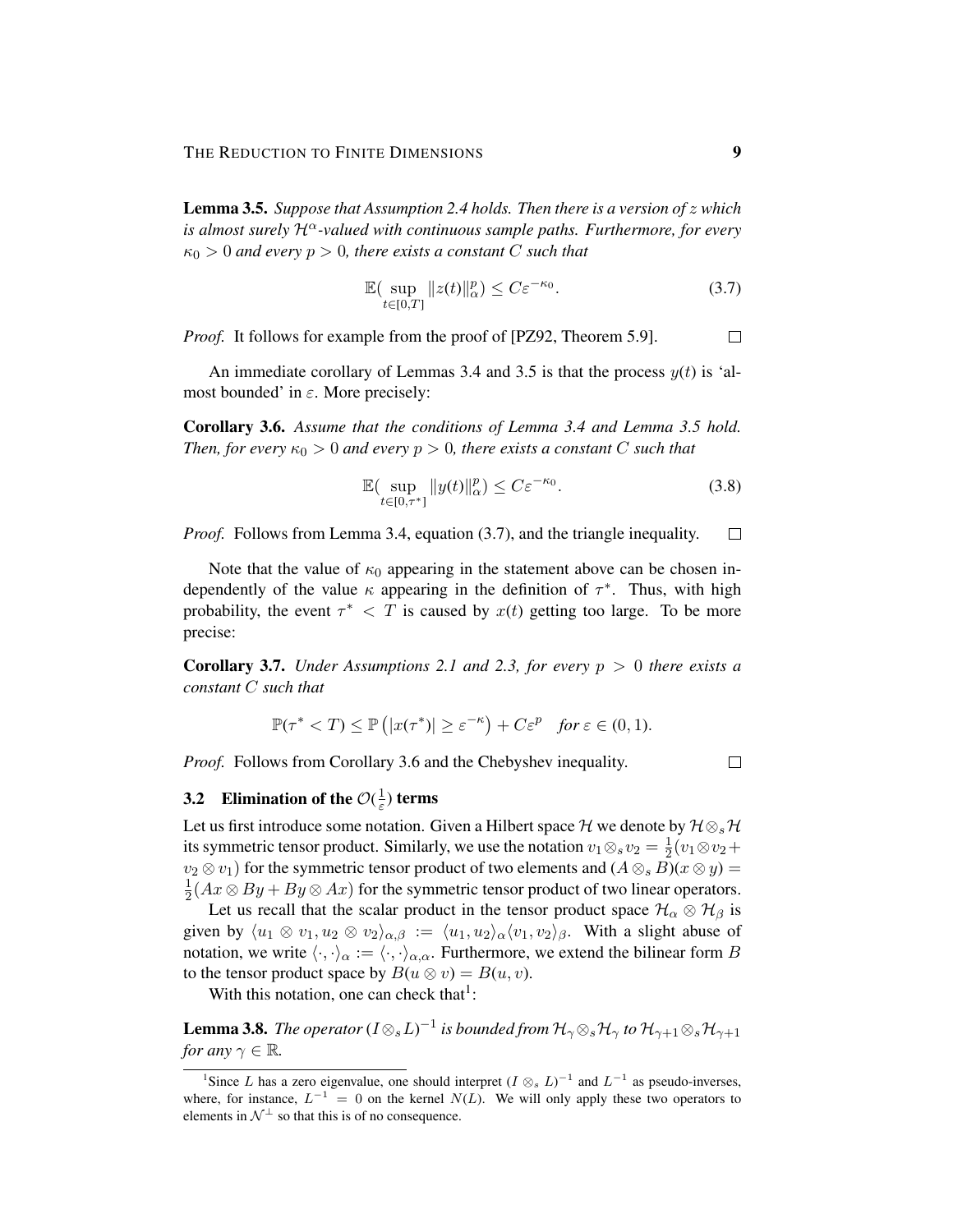*Proof.* It suffices to note that  $I \otimes_s L$  is diagonal with eigenvalues  $(\lambda_j + \lambda_k)/2$  in the basis  $e_j \otimes_s e_k$ . Note that  $N(I \otimes_s L) = \text{span}(e_1 \otimes_s e_1)$ .  $\Box$ 

Now we are ready to present the main result of this subsection.

Proposition 3.9. *Let* x *and* z *be as above and let Assumptions 2.1–2.4 hold. Then,*  $t$ here exists a process  $R = \mathcal{O}(\varepsilon^{1-})$  such that, for every stopping time  $t$  with  $t \leq \tau^*$ *almost surely, one has*

$$
x(t) = x(0) + \nu \int_0^t x \, ds + 4 \int_0^t P_c B(P_c B(x, z), L^{-1} z) \, ds
$$
  
+ 
$$
2 \int_0^t P_c B(x, L^{-1} P_s B(x + z, x + z)) \, ds + 2 \int_0^t P_c B(P_c B(z, z), L^{-1} z) \, ds
$$
  
+ 
$$
\int_0^t P_c B(I \otimes_s L)^{-1} (z \otimes_s Q \, dW(t)) + 2 \int_0^t P_c B(x, L^{-1} Q \, dW(s))
$$
  
+ 
$$
\int_0^t P_c B(I \otimes_s L)^{-1} (z \otimes_s P_s B(x + z, x + z)) \, ds + R(t).
$$
 (3.9)

An immediate corollary is

Corollary 3.10. *Under the assumptions of Proposition 3.9, define the process*  $x_R(t)$  *by*  $x_R(t) = x(t) - R(t)$ *. Then for every*  $p > 0$  *and every*  $\tilde{\alpha} < 1/2$ *, one has*

$$
\sup_{0\leq s
$$

*Proof.* It follows immediately from (3.9), using the definition of  $\tau^*$ . The condition  $\tilde{\alpha}$  < 1/2 arises from the two stochastic integrals in the right hand side of (3.9).  $\Box$ 

*Proof of Proposition 3.9.* Applying Itô's formula to  $B(x, L^{-1}y)$ , we get the following identity in  $\mathcal{H}^{\beta}$ :

$$
dB(x, L^{-1}y) = 2\nu B(x, L^{-1}y) dt + 2\varepsilon^{-1} B(P_c B(x, y), L^{-1}y) dt + \varepsilon^{-1} B(P_c B(y, y), L^{-1}y) dt - \varepsilon^{-2} B(x, y) dt + \varepsilon^{-1} B(x, L^{-1} P_s B(x + y, x + y)) dt + \varepsilon^{-1} B(x, L^{-1} Q dW(t)).
$$

Combining this with Lemma 3.4 and the continuity properties of  $B$  stated in Assumption 2.3, it follows that, for every stopping time t with  $t \leq \tau^*$  almost surely, one has

$$
2\int_0^t B(x, y) ds = 4\varepsilon \int_0^t B(P_c B(x, z), L^{-1} z) ds + 2\varepsilon \int_0^t B(x, L^{-1} Q dW(s))
$$
  
+ 
$$
2\varepsilon \int_0^t B(x, L^{-1} P_s B(x + z, x + z)) ds
$$
  
+ 
$$
2\varepsilon \int_0^t B(P_c B(z, z), L^{-1} z) ds + R_1(t),
$$
 (3.10)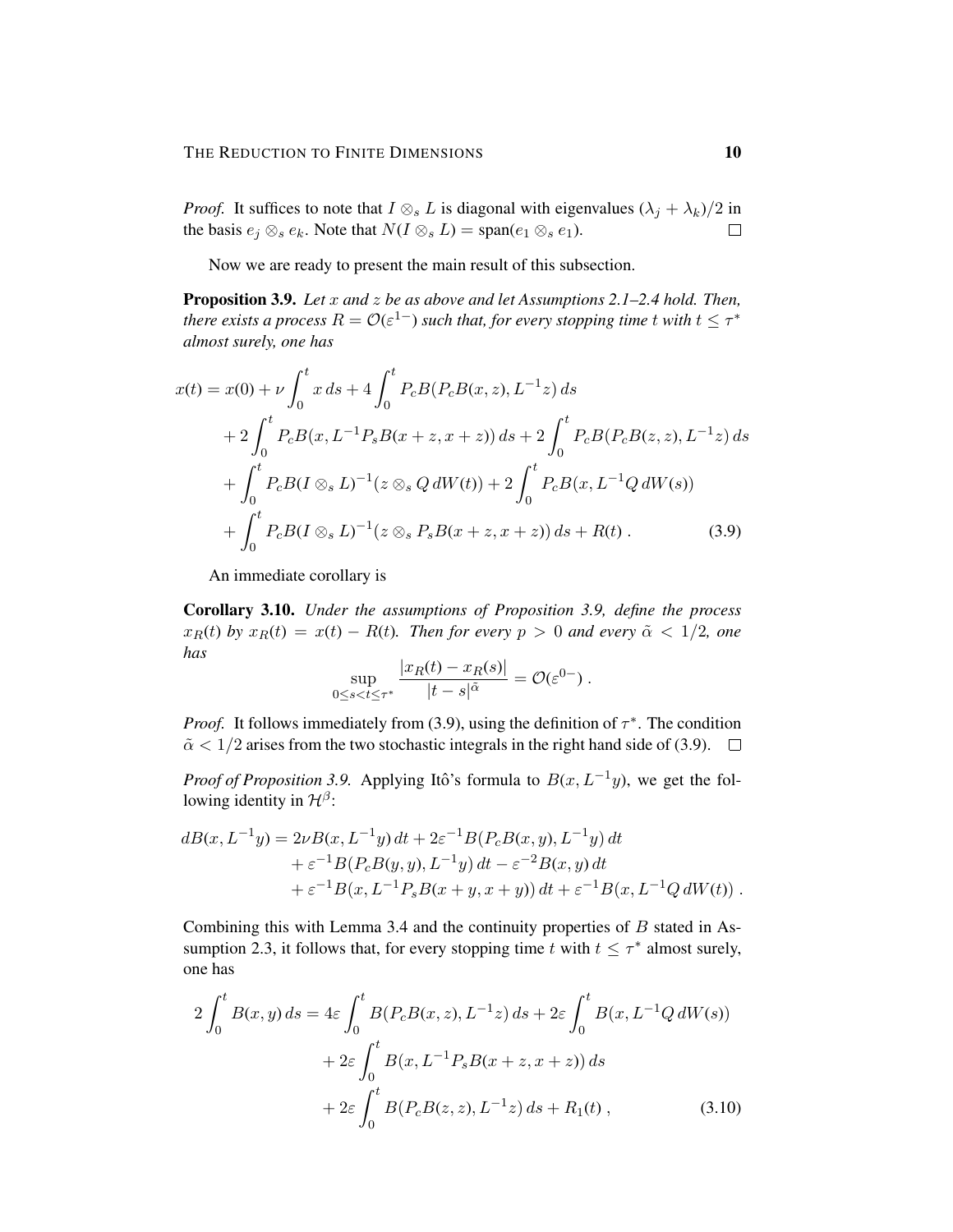where  $R_1(t) = \mathcal{O}(\varepsilon^{2-}).$ 

Applying Itô's formula to  $\frac{1}{2}$  $\frac{1}{2}(y \otimes y)$ , we get the following identity in  $\mathcal{H}^{\alpha-2}$  ⊗  $\mathcal{H}^{\alpha-2}$ :

$$
\frac{1}{2}d(y \otimes y) = \nu(y \otimes y) dt - \varepsilon^{-2}(y \otimes_s Ly) dt \n+ \varepsilon^{-1}y \otimes_s P_s B(x + y, x + y) dt + \varepsilon^{-1}y \otimes_s Q dW(t) \n+ \varepsilon^{-2} \sum_{i=1}^{\infty} Qe_i \otimes Qe_i dt .
$$
\n(3.11)

Note however that all terms but the second one actually belong to  $\mathcal{H}^{\alpha-1}\otimes\mathcal{H}^{\alpha-1}.$ Since B is bounded from  $\mathcal{H}^{\alpha}\otimes\mathcal{H}^{\alpha}$  into  $\mathcal{H}^{\beta}$  and since  $(I\otimes_s L)^{-1}$  is bounded from  $\mathcal{H}^{\alpha-1}\otimes\mathcal{H}^{\alpha-1}$  to  $\mathcal{H}^{\alpha}\otimes\mathcal{H}^{\alpha}$ , we can aply  $P_cB(I\otimes_s L)^{-1}$  to both sides of (3.11). Noting that  $P_cB(e_i \otimes e_i) = 0$  by Assumption 2.3, we get

$$
\int_0^t P_c B(y, y) ds = \varepsilon \int_0^t P_c B(I \otimes_s L)^{-1} (z \otimes_s P_s B(x + z, x + z)) ds
$$
  
+  $\varepsilon \int_0^t P_c B(I \otimes_s L)^{-1} (z \otimes_s Q dW(t)) + R_2(t),$ 

where  $R_2(t) = \mathcal{O}(\varepsilon^{2-})$ . Collecting both terms and inserting them into (3.1a) concludes the proof.  $\Box$ 

# 4 Averaging Over the Fast Ornstein-Uhlenbeck Process

In this section, we simplify the equation for  $x$  further by showing that one can eliminate all terms in  $(3.9)$  that contain odd powers of z. Furthermore, concerning the terms that are quadratic in z, there exists a constant  $\hat{Q} \in \mathcal{H}^{\alpha} \otimes_{s} \mathcal{H}^{\alpha}$  so that one can make the formal substitution  $z \otimes z \mapsto \widehat{Q}$ .

We start with a number of bounds on the integrals of products of Ornstein-Uhlenbeck processes.

# 4.1 An averaging result with explicit error bounds

Recall that QW can (at least on a formal level) be written as  $\sum_{k=2}^{\infty} q_k e_k w_k(t)$  for some independent standard Wiener processes  $w_k$ . For  $\varepsilon > 0$  and  $k > 1$ , we define  $\hat{z}_k(t)$  to be the stationary solution of

$$
d\hat{z}_k = -\lambda_k \varepsilon^{-2} \hat{z}_k dt + q_k \varepsilon^{-1} dw_k(t) .
$$

This is a Gaussian process with covariance

$$
\mathbb{E}\left(\hat{z}_k(s)\hat{z}_k(t)\right) = \frac{q_k^2}{2\lambda_k}e^{-\frac{\lambda_k|t-s|}{\varepsilon^2}}\,. \tag{4.1}
$$

Since  $\hat{z}_k(t)$  fluctuates very rapidly, one would expect from the law of large numbers that as  $\varepsilon \to 0$ , one has  $\hat{z}_k \to 0$  weakly, but  $(\hat{z}_k)^2 \to \frac{q_k^2}{2\lambda_k}$  weakly. This is made precise by the following bounds: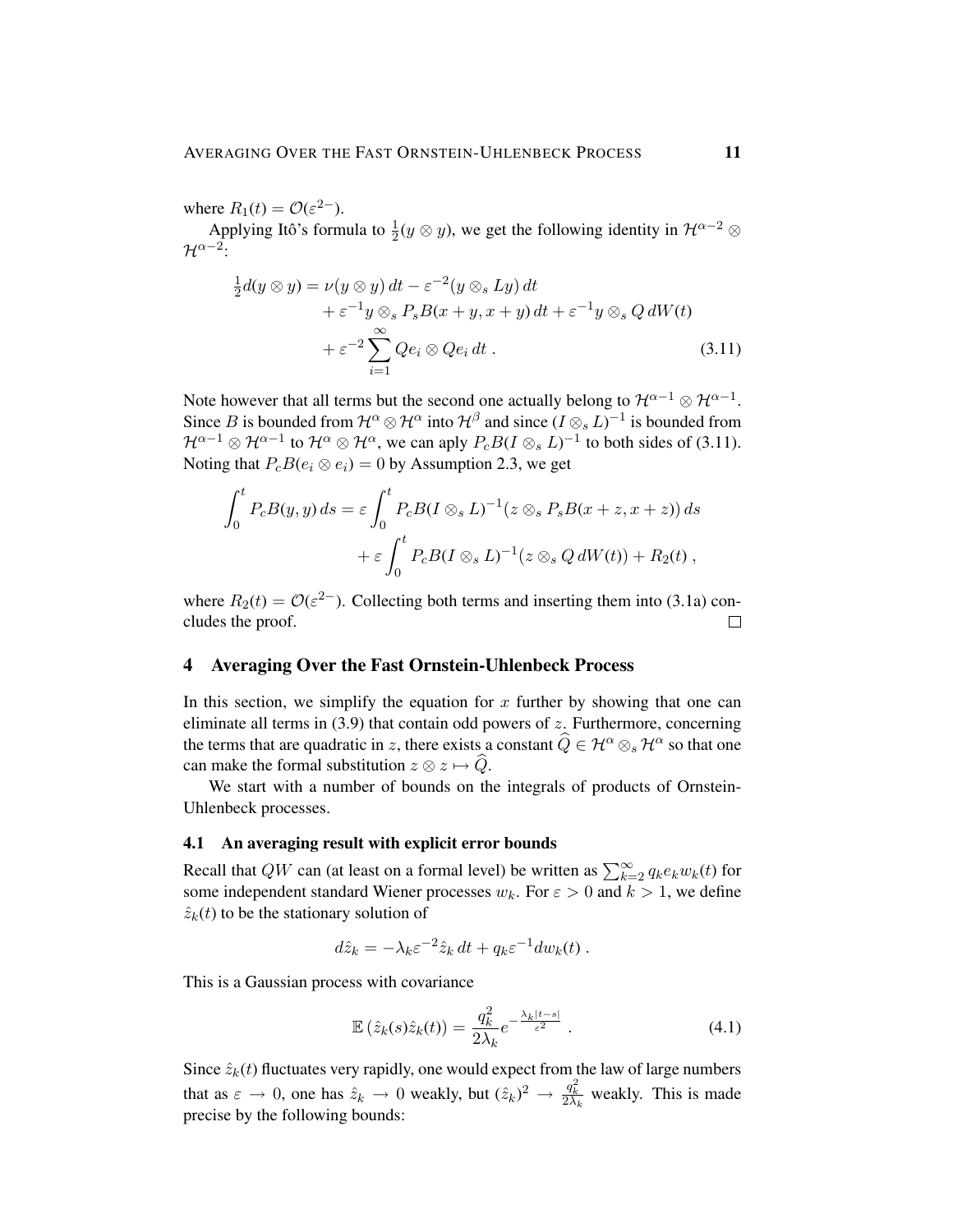**Lemma 4.1.** *For every*  $p > 0$  *there exists a constant*  $C_p$  *such that, for every*  $t >$  $s > 0$  and every  $k, \ell, m > 1$ , the bounds

$$
\mathbb{E}\Big(\int_{s}^{t} \hat{z}_{k}(r) dr\Big)^{2p} \leq C_{p} \Big(\frac{q_{k}^{2}}{\lambda_{k}}\Big)^{p} (t-s)^{p} \varepsilon^{2p} ,
$$
  

$$
\mathbb{E}\Big(\int_{s}^{t} \Big(\hat{z}_{k}(r)\hat{z}_{\ell}(r) - \frac{q_{k}^{2}}{2\lambda_{k}}\delta_{kl}\Big) dr\Big)^{2p} \leq C_{p} \Big(\frac{q_{k}^{2}q_{\ell}^{2}}{\lambda_{k}\lambda_{\ell}}\Big)^{p} (t-s)^{p} \varepsilon^{2p} ,
$$
  

$$
\mathbb{E}\Big(\int_{s}^{t} \hat{z}_{k}(r)\hat{z}_{\ell}(r)\hat{z}_{m}(r) dr\Big)^{2p} \leq C_{p} \Big(\frac{q_{k}^{2}q_{\ell}^{2}q_{m}^{2}}{\lambda_{k}\lambda_{\ell}\lambda_{m}}\Big)^{p} (t-s)^{p} \varepsilon^{2p} ,
$$

*hold. Here we denoted by*  $\delta_{kl}$  *the Kronecker symbol.* 

*Proof.* The first bound can be checked explicitly in the case  $p = 1$  by using (4.1). The case  $p > 1$  follows immediately from the fact that  $\int_s^t \hat{z}_k(r) dr$  is Gaussian.

In order to obtain the other bounds, we recall first the fact that for an  $\mathbb{R}^{2p}$ -valued Gaussian random variable  $X = (X_1, \ldots, X_{2p})$ , we have

$$
\mathbb{E}X_1\cdot\ldots\cdot X_n=\sum_{\sigma\in\Sigma(2p)}\prod_{i=1}^p\mathbb{E}X_{\sigma_{2i-1}}X_{\sigma_{2i}}
$$

where  $\Sigma(2p)$  is the set of all permutations of  $\{1,\ldots,2p\}$ .

Turning to the second claim, consider first the case where  $k \neq \ell$ , so that  $\hat{z}_k$  and  $\hat{z}_{\ell}$  are independent. Thus

$$
\mathbb{E}\prod_{i=1}^{2p}\hat{z}_k(t_i)\hat{z}_\ell(t_i) = \mathbb{E}\prod_{i=1}^{2p}\hat{z}_k(t_i)\mathbb{E}\prod_{i=1}^{2p}\hat{z}_\ell(t_i) \n\leq C\Big(\frac{q_k^2q_\ell^2}{\lambda_k\lambda_\ell}\Big)^p \sum_{\sigma\in\Sigma(2p)}\prod_{i=1}^p\exp\Big(-\frac{c}{\varepsilon^2}|t_{\sigma_{2i}}-t_{\sigma_{2i-1}}|\Big),
$$

where  $c = \lambda_1$  is the smallest non-zero eigenvalue of L. The bound then follows by integrating over  $t_1, \ldots, t_{2p}$  and using the fact that  $\int_s^t \int_s^t \exp(-c|r-u|/\varepsilon^2) dr du \le$  $C\varepsilon^2(t-s).$ 

In the case where  $k = \ell$ , we have

$$
\mathbb{E}\prod_{i=1}^{2p} \left( (\hat{z}_k)^2(t_i) - \frac{q_k^2}{2\lambda_k} \right) = \sum_{A \subset \{1,\dots,2p\}} \left( -\frac{q_k^2}{2\lambda_k} \right)^{2p-|A|} \mathbb{E}\prod_{i\in A} \hat{z}_k(t_i)^2
$$

$$
= \sum_{A \subset \{1,\dots,2p\}} \left( -\frac{q_k^2}{2\lambda_k} \right)^{2p-|A|} \sum_{\tau \in \Sigma^2(A)} \prod_{i=1}^{|A|} \mathbb{E}\hat{z}_k(t_{\tau_{2i}}) \hat{z}_k(t_{\tau_{2i-1}}) ,
$$

where the sum runs over  $\Sigma^2(A)$ , the space of all permutations of numbers in A, where each number is allowed to appear twice. Now it is possible to check that all terms in the double sum where  $|A| < 2p$  are cancelled by a term with a larger  $\tilde{A}$ ,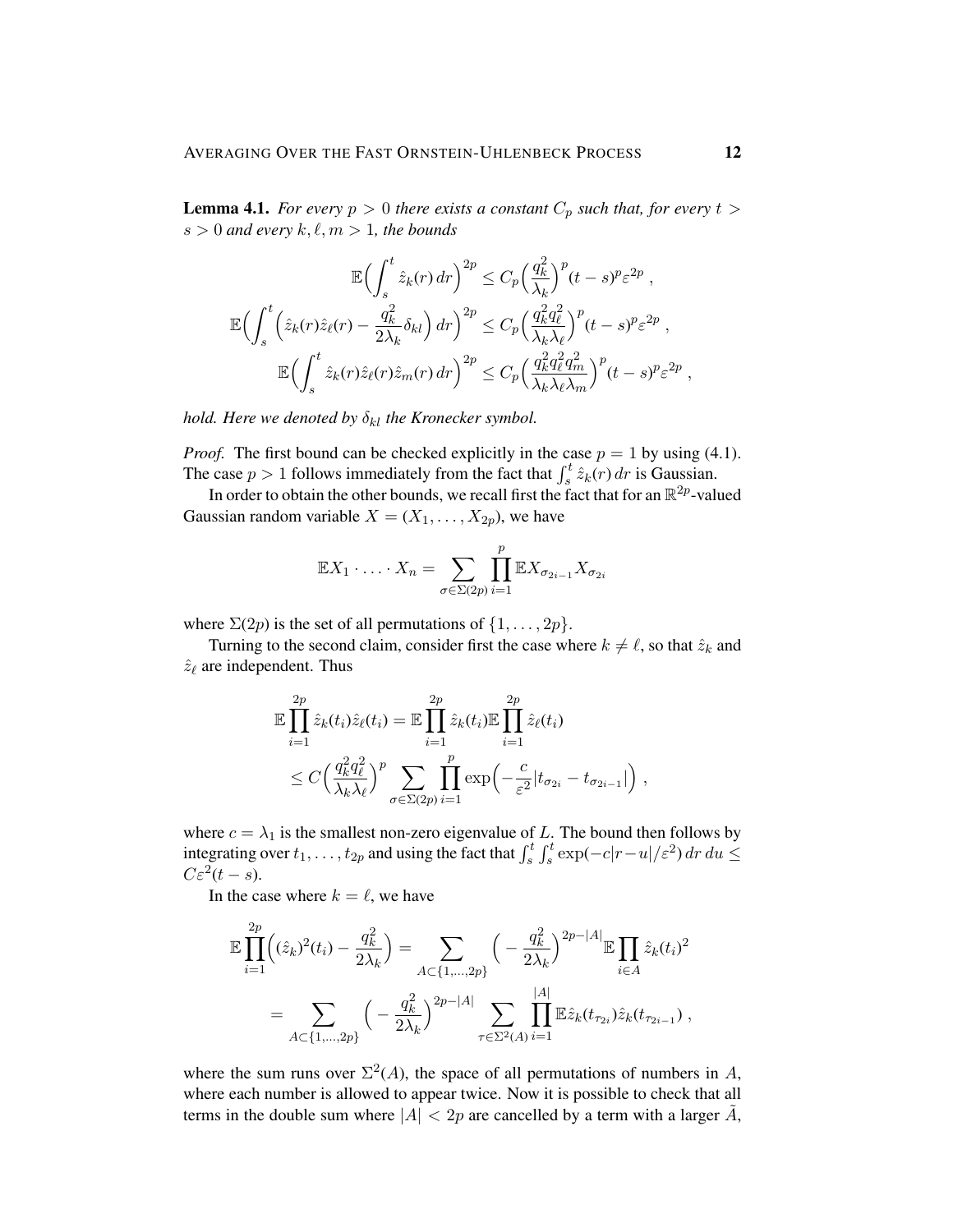where  $t_{\tau_{2i}} = t_{\tau_{2i-1}}$  for some *i*. All remaining terms have  $|A| = 2p$ . It follows from  $(4.1)$  that there exists a constant C such that

$$
\mathbb{E}\prod_{i=1}^{2p} \left( (\hat{z}_k)^2(t_i) - \frac{q_k^2}{2\lambda_k} \right) \le C \left( \frac{q_k^2}{\lambda_k} \right)^{2p} \sum_{\substack{\sigma \in \Sigma(2p) \\ \sigma_i \neq i}} \exp\left( -c \frac{|t_{\sigma_1} - t_1| + \ldots + |t_{\sigma_{2p}} - t_{2p}|}{\varepsilon^2} \right)
$$

The bound then follows immediately by integrating over  $t_1, \ldots, t_p$ . The last term can be bounded in a similar way.  $\Box$ 

Let now  $\widehat{Q} \in \mathcal{H}^{\alpha} \otimes_{s} \mathcal{H}^{\alpha}$  be given by

$$
\widehat{Q} = \sum_{k=2}^{\infty} \frac{q_k^2}{2\lambda_k} (e_k \otimes e_k) . \tag{4.2}
$$

The fact that it does indeed belong to  $\mathcal{H}^{\alpha} \otimes_{s} \mathcal{H}^{\alpha}$  is a consequence of Assumption 2.4. Writing  $\hat{z}(t) = \sum_{k=1}^{\infty} \hat{z}_k(t) e_k$ , we have the following corollary of Lemma 4.1:

**Corollary 4.2.** *For every*  $p > 0$  *there exists a constant*  $C_p$  *such that the bounds* 

$$
\mathbb{E}\Big\|\int_{s}^{t} \hat{z}(r) dr \Big\|_{\alpha}^{2p} \leq C_p(t-s)^p \varepsilon^{2p} ,
$$

$$
\mathbb{E}\Big\|\int_{s}^{t} (\hat{z}(r) \otimes \hat{z}(r) - \widehat{Q}) dr \Big\|_{\alpha}^{2p} \leq C_p(t-s)^p \varepsilon^{2p} ,
$$

$$
\mathbb{E}\Big\|\int_{s}^{t} (\hat{z}(r) \otimes \hat{z}(r) \otimes \hat{z}(r)) dr \Big\|_{\alpha}^{2p} \leq C_p(t-s)^p \varepsilon^{2p} ,
$$

*hold for every*  $t > s > 0$ *.* 

*Proof.* It is a straightforward consequence of the following fact. Let  $\{v_k\}$  be a sequence of real-valued random variables such that there exists a sequence  $\{\gamma_k\}$ and, for every  $p \geq 1$ , a constant  $C_p$  such that  $\mathbb{E}|v_k|^p \leq C_p \gamma_k^p$  $k<sup>p</sup>$ . Then, for every  $p \geq 1$  there exists a constant  $C_p'$  such that

$$
\mathbb{E}\left(\sum_{k=1}^{\infty} \lambda_k^{\alpha} v_k^2\right)^p \le C'_p \left(\sum_{k=1}^{\infty} \lambda^{\alpha} \gamma_k^2\right)^p.
$$

The result now follows immediately from Lemma 4.1 and from Assumption 2.4 which states that the sequence  $q_k^2 \lambda_k^{\alpha-1}$  $\frac{\alpha-1}{k}$  is summable.  $\Box$ 

**Lemma 4.3.** Let  $G_{\varepsilon}$  be a family of processes in some Hilbert space  $K$  such that, *for every*  $p \geq 1$  *and every*  $\kappa > 0$  *there exists a constant* C *such that* 

$$
\mathbb{E}\Big\|\int_{s}^{t}G_{\varepsilon}(r)\,dr\Big\|^{2p}\leq C(t-s)^{p}\varepsilon^{2p}\,,\tag{4.3}
$$

.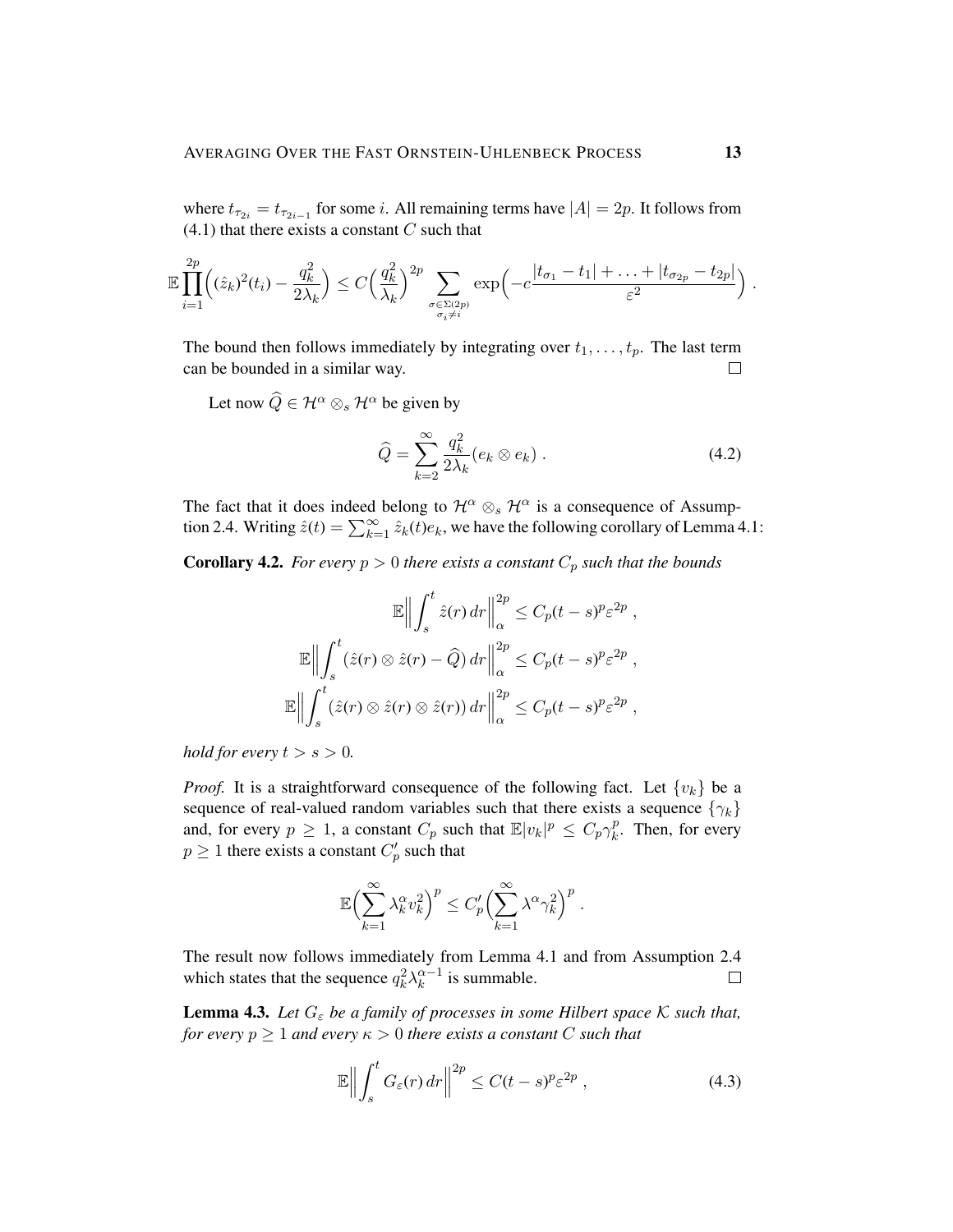*holds for every*  $0 \le s < t \le 1$ *. Then, for every*  $p > 0$  *and every*  $\kappa > 0$ *, there exists a constant* C *such that*

$$
\mathbb{E}\Bigl(\sup_{n
$$

*holds for every*  $N > 0$ , every  $\delta \in (0, (N + 1)^{-1})$ , and every  $\varepsilon > 0$ .

*Proof.* It follows from (4.3) that, for every  $q > 0$ , there exists a constant C such that

$$
\mathbb{P}\Big(\sup_{nK\Big) \leq CN\frac{\delta^{q/2}}{K^q} \varepsilon^q\;, \tag{4.4}
$$

holds for every  $K > 0$ . Note now that if a positive random variable X satisfies  $\mathbb{P}(X > x) \leq \overline{C}/x^q$  for every  $x > 0$ , then, for  $p < q$ , one has

$$
\mathbb{E}X^{p} = p \int_{0}^{\infty} x^{p-1} \mathbb{P}(X > x) dx \le p \int_{0}^{\bar{C}^{1/q}} x^{p-1} dx + \bar{C}p \int_{\bar{C}^{1/q}}^{\infty} x^{p-q-1} dx
$$
  
=  $\frac{q}{q-p} \bar{C}^{p/q}$ .

Combining this with (4.4) and choosing  $q$  sufficiently large yields the required bound.  $\Box$ 

Proposition 4.4. *Let* K *be a Hilbert space, let* f *be a* K*-valued random process with almost surely*  $\tilde{\alpha}$ *-Hölder continuous trajectories, let*  $G_{\varepsilon}$  *be a family of K-valued processes satisfying (4.3), and let*

$$
F_{\varepsilon}(t) := \int_0^t \langle G_{\varepsilon}(s), f(s) \rangle ds.
$$

*Assume furthermore that, for every*  $\kappa > 0$  *and every*  $p > 0$ *, there exists a constant* C *such that*

$$
\mathbb{E} \sup_{t \in [0,1]} \|G_{\varepsilon}(t)\|^p \le C \varepsilon^{-\kappa} \,. \tag{4.5}
$$

*Then, for every*  $\gamma < 2\tilde{\alpha}/(1+2\tilde{\alpha})$ *, there exists a constant C depending only on p and* γ *such that*

$$
\mathbb{E} \|F_{\varepsilon}\|_{C^{1-\tilde{\alpha}}}^p \leq C (\mathbb{E} \|f\|_{C^{\tilde{\alpha}}}^{2p})^{1/2} \varepsilon^{\gamma p} ,
$$

*where*  $\|\cdot\|_{C^{\tilde{\alpha}}}$  *denotes the*  $\tilde{\alpha}$ *-Hölder norm for K*-valued functions on [0, 1]*.* 

Note that, if we can choose  $\tilde{\alpha} < 1/2$ , but arbitrarily close, then we can choose  $\gamma$  < 1/2, but arbitrarily close, too.

*Proof.* We focus only on the Hölder part of the norm. The  $L^{\infty}$  part follows easily, as  $F<sub>\epsilon</sub>(0) = 0$ , e.g. by taking  $s = 0$  in the following.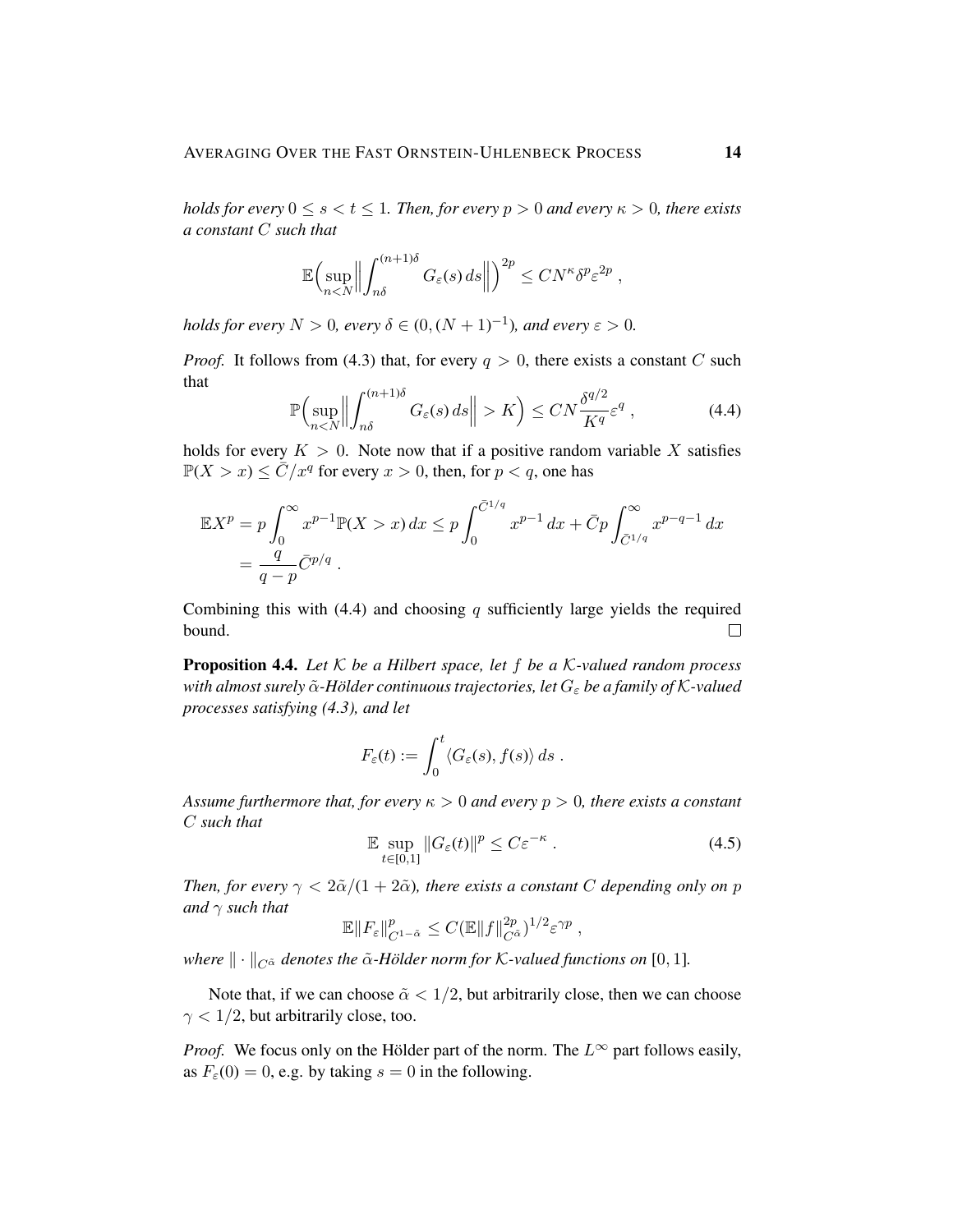Choose  $\delta > 0$  to be fixed later. Moreover, for every pair s and t in [0, 1], set  $\bar{s} = \delta[\delta^{-1}s]$  and  $\bar{t} = \delta[\delta^{-1}t]$ . We furthermore define  $f_{\delta}(t) = f(\bar{t})$ . One then has

$$
\left| \int_{s}^{t} \langle G_{\varepsilon}(r), f(r) \rangle dr \right| \leq \left| \int_{s}^{t} \langle G_{\varepsilon}(r), (f(r) - f_{\delta}(r)) \rangle dr \right| + \left| \int_{s}^{t} \langle G_{\varepsilon}(r), f_{\delta}(r) \rangle dr \right|
$$
  

$$
\leq \| G_{\varepsilon} \|_{L^{\infty}(\mathcal{K})} \delta^{\tilde{\alpha}} |t - s| \| f \|_{C^{\tilde{\alpha}}} + \left| \int_{s}^{t} \langle G_{\varepsilon}(r), f_{\delta}(r) \rangle dr \right|.
$$

The second term in the right hand side can be bounded by

$$
\mathbf{1}_{|t-s|\geq \delta}\left|\int_{\bar{s}}^{\bar{t}}\langle G_{\varepsilon}(r),f_{\delta}(r)\rangle dr\right|+\min\{|t-s|,2\delta\}\|f\|_{C^{\tilde{\alpha}}}\|G_{\varepsilon}\|_{L^{\infty}(\mathcal{K})}.
$$

The first term of this expression is in turn bounded by

$$
\frac{2|t-s|}{\delta}\Big(\sup_{n<\delta^{-1}}\Big\|\int_{n\delta}^{(n+1)\delta}G_{\varepsilon}(r)\,dr\Big\|\Big)\|f\|_{C^{\tilde{\alpha}}}.
$$

Collecting all these expressions yields

$$
||F_{\varepsilon}||_{C^{1-\tilde{\alpha}}} \leq C||G_{\varepsilon}||_{L^{\infty}(\mathcal{K})}||f||_{C^{\tilde{\alpha}}}\delta^{\tilde{\alpha}} + \delta^{-1}\Big(\sup_{n<\delta^{-1}}\Big|\Big|\int_{n\delta}^{(n+1)\delta}G_{\varepsilon}(r) dr \Big|\Big|\Big)||f||_{C^{\tilde{\alpha}}}.
$$

Choosing  $\delta = \varepsilon^{2/(1+2\tilde{\alpha})}$ , applying Lemma 4.3, and using (4.5) easily concludes the proof.  $\Box$ 

We are actually going to use the following corollary of Proposition 4.4:

**Corollary 4.5.** *Let*  $\hat{z}$  *be as above and let*  $\alpha$  *be as in Assumptions 2.3 and 2.4. Fix*  $T > 0$  and let  $f_i$  with  $i \in \{1,2,3\}$  be  $\tilde{\alpha}$ -Hölder continuous functions on  $[0,T]$ with values in  $((\mathcal{H}^{\alpha})^{\otimes i})^*$ , respectively. Let  $F_{\varepsilon}$  be given by

$$
F_{\varepsilon}(t):=\int_0^t \Bigl((f_1(s))(\hat z)+(f_2(s))(\hat z\otimes \hat z-\widehat Q)+(f_3(s))(\hat z\otimes \hat z\otimes \hat z)\Bigr)\,ds\;.
$$

*Then, for every*  $\gamma < 2\tilde{\alpha}/(1+2\tilde{\alpha})$ *, there exists a constant C depending only on p and* γ *such that*

$$
\mathbb{E}\sup_{t\in[0,T]}|F_{\varepsilon}(t)|^p\leq C\varepsilon^{\gamma p}(\mathbb{E}(\|f_1\|_{C^{\tilde{\alpha}}}+\|f_2\|_{C^{\tilde{\alpha}}}+\|f_3\|_{C^{\tilde{\alpha}}})^{2p})^{1/2},
$$

where  $\|\cdot\|_{C^{\tilde\alpha}}$  denotes the  $\tilde\alpha$ -Hölder norm for  $((\mathcal{H}^{\alpha})^{\otimes i})^*$ -valued functions on  $[0,\tau^*].$ 

*Proof.* Note that  $\hat{z}$  satisfies (4.5) with  $K = H^{\alpha}$ . This follows for example from the proof of [PZ92, Theorem 5.9]. The statement is then a consequence of Corollary 4.2 and of Proposition 4.4. $\Box$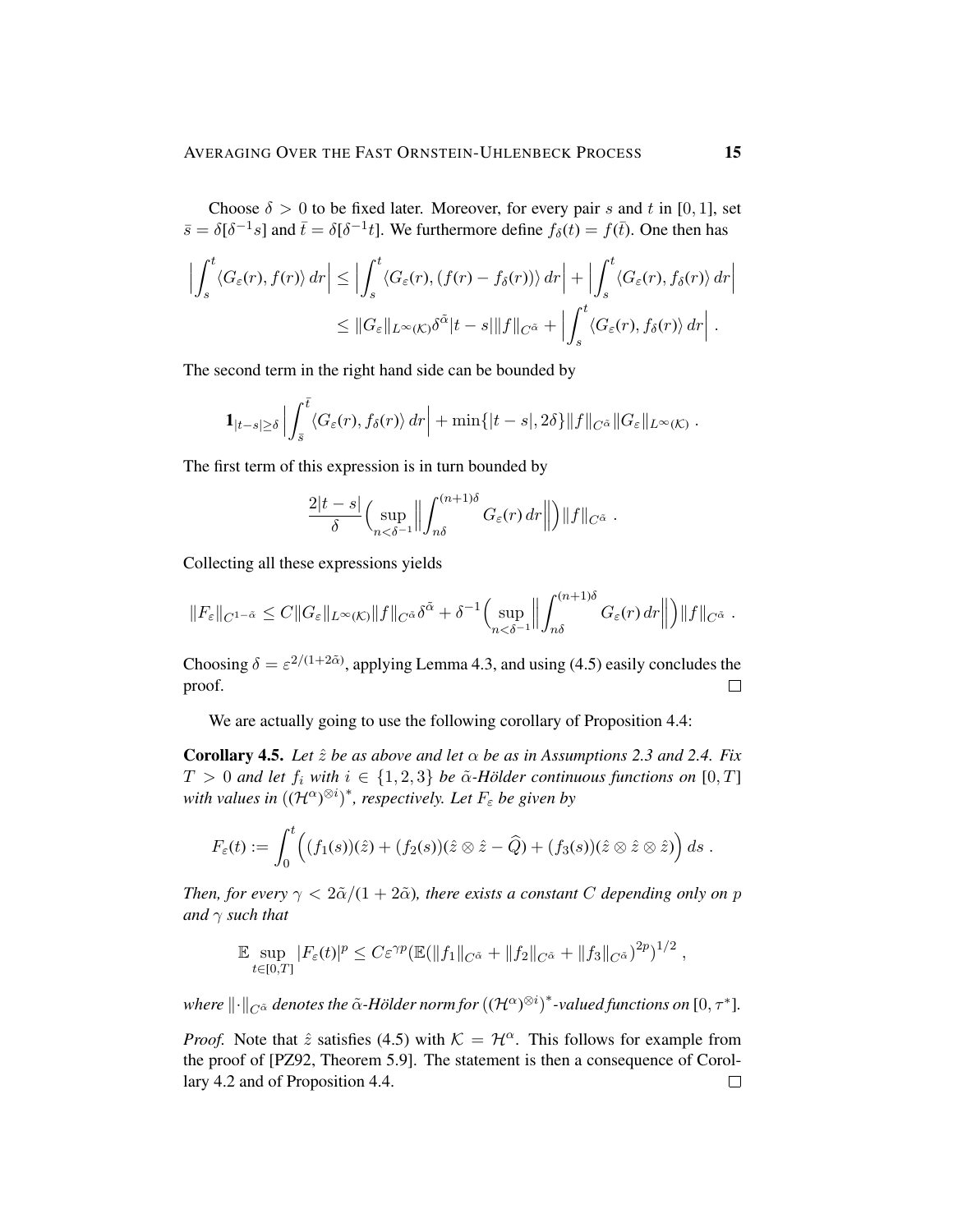### 4.2 The reduction of the slow modes

We now use the results of the previous subsection in order to show that most of the terms that appear on the right hand side of eqn. (3.9) are of order  $O(\varepsilon^{1/2-})$ . Note first that we can replace all occurrences of z in (3.9) by the stationary process  $\hat{z}$ without changing the order of magnitude of the remaining term  $R$ . We are now ready to state the main result of this section.

**Proposition 4.6.** *Under Assumptions 2.1–2.4 and with* x and  $\hat{z}$  *defined as above, we obtain*

$$
x(t) = x(0) + \int_0^t P_c B (I \otimes_s L)^{-1} (\hat{z}(s) \otimes_s Q dW(s))
$$
  
+ 
$$
2 \int_0^t P_c B(x(s), L^{-1} Q dW(s))
$$
  
+ 
$$
\tilde{\nu} \int_0^t x(s) ds - \tilde{\eta} \int_0^t \langle e_1, x(s) \rangle^3 e_1 ds + R(t) , \qquad (4.6)
$$

*where*  $||R(\cdot)|| = \mathcal{O}(\varepsilon^{1/2-})$  *and the constants*  $\tilde{\nu}$  *and*  $\tilde{\eta}$  *are defined as* 

$$
\tilde{\nu} = \nu + 2\langle e_1, B((I \otimes_s L)^{-1}(B_s \otimes_s I) + (I \otimes L^{-1}B_s) + 2(B_c \otimes L^{-1})) (e_1 \otimes \widehat{Q}) \rangle , \qquad (4.7)
$$

$$
\tilde{\eta} = -2\langle e_1, B(e_1, L^{-1}B_s(e_1, e_1)) \rangle . \tag{4.8}
$$

*Here, we used the notation*  $B_s := P_s B$  *and*  $B_c := P_c B$ .

*Proof.* First we replace all instances of z by  $\hat{z}$  on the right hand side of eqn. (3.9), which results in an error of order  $\mathcal{O}(\varepsilon^{1-})$  which is absorbed into R. This is a straightforward but somewhat lengthy calculation which we do not reproduce here. We rely on

$$
z(t) - \hat{z}(t) = e^{-tL\varepsilon^{-2}} (P_s v_0 - z(0)) = e^{-tL\varepsilon^{-2}} \mathcal{O}(\varepsilon^{0-}) \ .
$$

Note that obviously  $||z - \hat{z}|| \neq \mathcal{O}(\varepsilon^{1-})$ , as bounds uniformly in time are not available due to transient effects on timescales smaller than  $\mathcal{O}(\varepsilon^2)$ . Nevertheless, we only bound the error in integrated form, which is sufficient for our application. Actually, it is possible to check that the error terms which result from this substitution are of  $O(\varepsilon^{2})$ . The only exception to this is the stochastic integral, where we apply the Burkholder-Davies-Gundy inequality in order to get a remainder term of  $\mathcal{O}(\varepsilon^{1-}).$ 

Once this substitution has been performed, the proposition follows from an application of Corollary 4.5 to the modified eqn. (3.9). The fact that, for every  $\tilde{\alpha}$  $1/2$ , the various integrands are indeed  $\tilde{\alpha}$ -Hölder continuous functions with values in  $((\mathcal{H}^{\alpha})^{\otimes i})^*$  and Hölder norm of order  $\mathcal{O}(\varepsilon^{0-})$  follows from Corollary 3.10.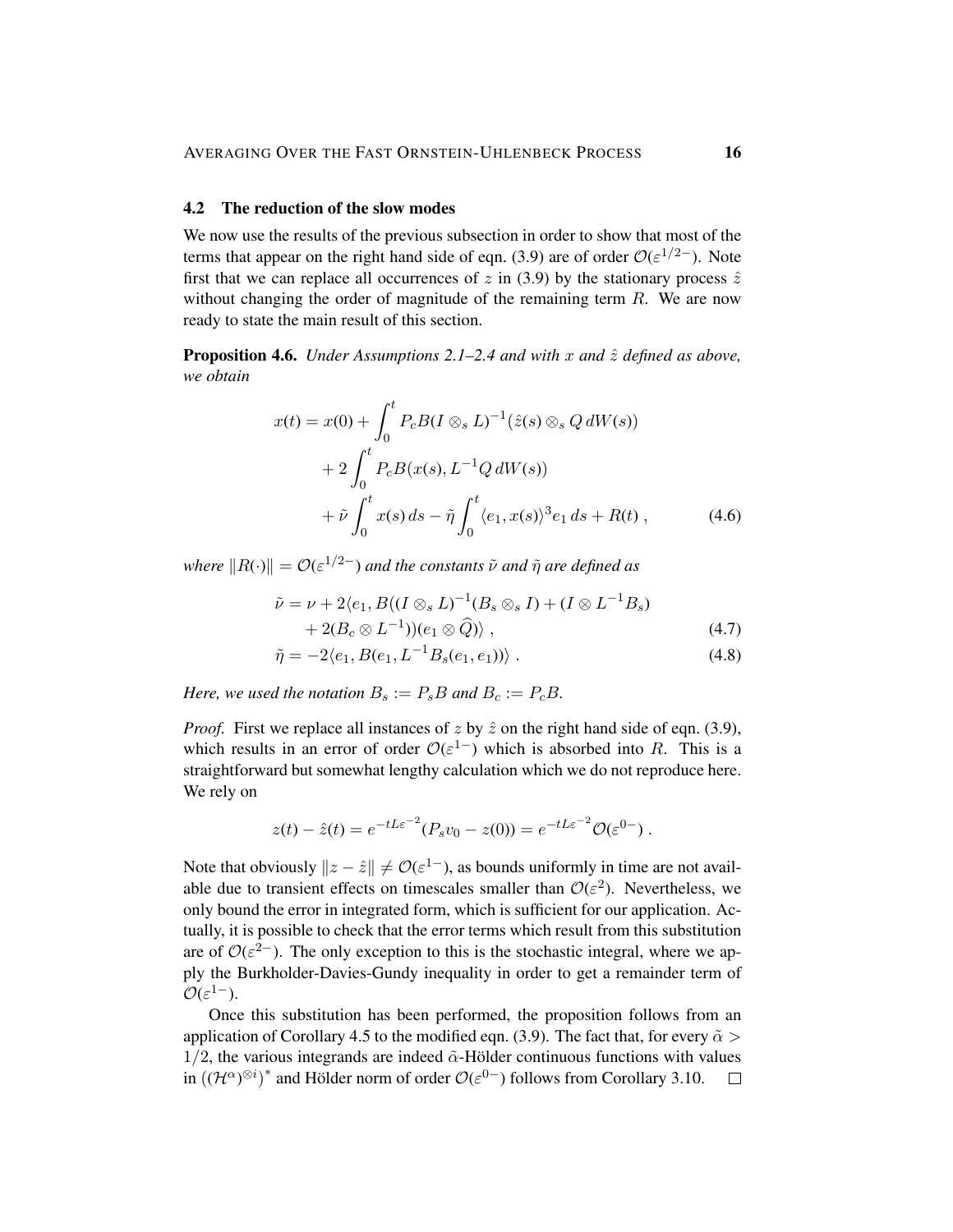### 5 Approximation of the Martingale Term

This section deals with the final reduction step for the general system (3.1). We start by eliminating the stochastic integral of the type  $\int_0^t \hat{z} \otimes \overline{QdW(s)}$  from (4.6). In fact, we show that we can replace the martingale part in eqn. (4.6) by a single stochastic integral of the type

$$
\int_0^t \sqrt{\sigma_a + \sigma_b a^2(s)}\, dB(s) ,
$$

against a *one-dimensional* Wiener process B. Note that this section is superfluous in the particular case where the first stochastic integral in (4.6) vanishes. This is the case for example in the situation considered in [Rob03]. See Theorem 6.1 in the next section.

We emphasise that although all the previous steps are easily extended to higher dimensions, this step is valid only under the assumption that the kernel of  $L$  is one-dimensional.

#### 5.1 An abstract martingale approximation result

We start with the following lemma; we will use it to approximate the martingale part of equation (4.6) by a stochastic integral against a one dimensional Brownian motion.

**Lemma 5.1.** Let  $M(t)$  be a continuous  $\mathcal{F}_t$ -martingale with quadratic variation f and let g be an arbitrary  $\mathcal{F}_t$ -adapted increasing process with  $g(0) = 0$ . Then, there exists a filtration  $\tilde{F}_t$  with  $\mathcal{F}_t \subset \tilde{\mathcal{F}}_t$  and a continuous  $\tilde{\mathcal{F}}_t$ -martingale  $\tilde{M}(t)$ *with quadratic variation g such that, for every*  $\gamma < 1/2$  *there exists a constant* C *with*

$$
\mathbb{E} \sup_{t \in [0,T]} |M(t) - \tilde{M}(t)|^p \le C (\mathbb{E}g(T)^{2p})^{1/4} (\mathbb{E} \sup_{t \in [0,T]} |f(t) - g(t)|^p)^{\gamma} + C \mathbb{E} \sup_{t \in [0,T]} |f(t) - g(t)|^{p/2} .
$$

*Proof.* Define the adapted increasing process h by

$$
h(t) = f(t) + \inf_{s \le t} (g(s) - f(s)).
$$

note that one has  $h \leq g$  almost surely. Furthermore, one has

$$
0 \le h(t) - h(s) \le f(t) - f(s)
$$

for every  $t \geq s$ , so that one has  $0 \leq \frac{dh}{df} \leq 1$  almost surely. Define a martingale  $\hat{M}(t)$  with quadratic variation h by the Itô integral

$$
\hat{M}(t) = \int_0^t \sqrt{\frac{dh}{df}(s)} dM(s) .
$$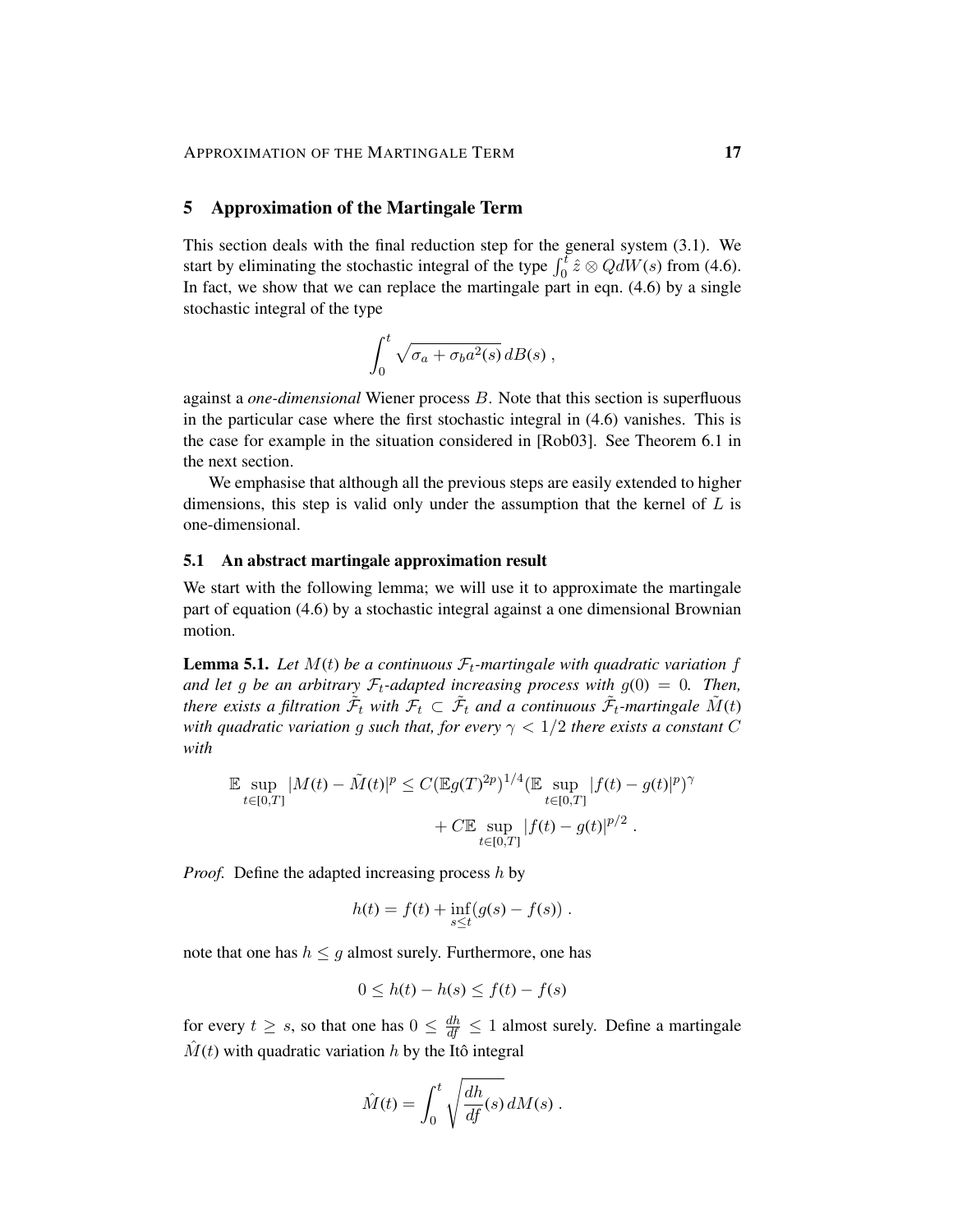Define now an increasing sequence of random times  $T_t$  by

$$
T_t = \inf\{s \ge 0 \,|\, h(s) \ge g(t)\} \ge t.
$$

Note that since  $h \leq g$  almost surely, the times  $T_t$  are actually stopping times with respect to  $\mathcal{F}_t$ , so that the time-changed process  $\tilde{M}(t) = \hat{M}(T_t)$  is a martingale with quadratic variation g. Note that  $\tilde{M}(t)$  is a martingale with respect to the filtration  $\tilde{\mathcal{F}}_t$  induced by the stopping times  $T_t$ . Note also that  $\mathcal{F}_t \subset \tilde{\mathcal{F}}_t$  as a consequence of the fact that  $T_t \geq t$  almost surely.

It remains to show that  $M$  satisfies the required bound. Let us start by defining the martingale  $\Delta$  as the difference  $\Delta = M - \hat{M}$ . The quadratic variation  $\langle \Delta \rangle$  of  $\Delta$  is then bounded by

$$
\langle \Delta \rangle(t) = \int_0^t \left( 1 - \sqrt{\frac{dh}{df}(s)} \right)^2 df(s)
$$
  

$$
\leq \int_0^t \left( 1 - \frac{dh}{df}(s) \right) df(s) = f(t) - h(t)
$$
  

$$
= \sup_{s \leq t} (f(s) - g(s)).
$$

Applying the Burkholder-Davies-Gundy inequalities [RY99, Cor. IV.(4.2)] to this bound yields the existence of a universal constant C such that

$$
\mathbb{E} \sup_{t \in [0,T]} |\Delta(t)|^p \le C \mathbb{E} \sup_{t \in [0,T]} |f(t) - g(t)|^{p/2} .
$$

Before we turn to bounding the difference between  $\hat{M}$  and  $\tilde{M}$ , we show that if F is an arbitrary positive random variable, B is a Brownian motion,  $\gamma < 1/2$ , and  $q > p > 1$ , then there exists a constant C depending only on p, q and  $\gamma$ , such that

$$
\mathbb{E}||B||_{\gamma,F}^p \le C(\mathbb{E}F^q)^{p/2q} \,,\tag{5.1}
$$

where we defined

$$
||B||_{\gamma,F} = \sup_{0 \le s < t \le F} \frac{|B(t) - B(s)|}{|t - s|^{\gamma}}.
$$

One has indeed for every  $K > 0$  and every  $L > 0$  the bound

$$
\mathbb{P}(\|B\|_{\gamma,F} > K) \le \mathbb{P}(F \ge L) + \mathbb{P}(\|B\|_{\gamma,L} > K).
$$

Applying Chebyshev's inequality and using the Brownian scaling together with the fact that the  $\gamma$ -Hölder norm of a Brownian motion on [0, 1] has moments of all orders, this yields for every  $q > 0$  the existence of a constant C such that

$$
\mathbb{P}(\|B\|_{\gamma,F} > K) \le \inf_{L>0} \left( \frac{\mathbb{E} F^q}{L^q} + \frac{\mathbb{E} \|B\|_{\gamma,1}^{2q} L^q}{K^{2q}} \right) \le C \frac{(\mathbb{E} F^q)^{1/2}}{K^q}.
$$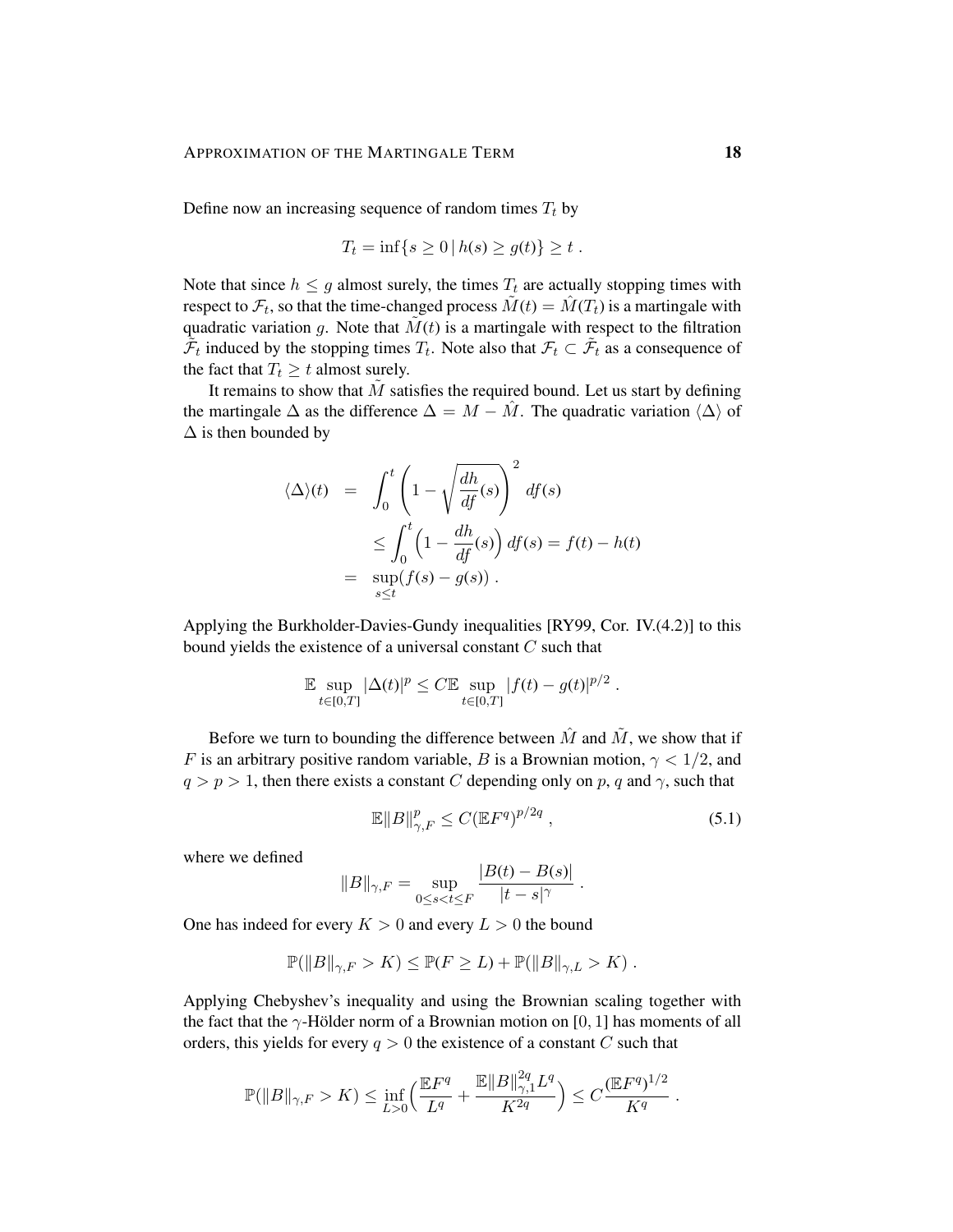The bound (5.1) then follows immediately from the fact that if a positive random variable X satisfies  $P(X > K) \leq (a/K)^q$  for some a, some q and every  $K > 0$ then, for every  $p < q$ , there exists a constant C such that  $\mathbb{E}|X|^p \leq Ca^p$ .

Note now that it follows from our construction that there exists a Brownian motion B such that  $\hat{M}(t) = B(h(t))$  and  $\tilde{M}(t) = B(g(t))$ . Noting that  $h \leq g$  and setting  $G = g(T)$ , we have

$$
\mathbb{E} \sup_{t \in [0,T]} |\hat{M}(t) - \tilde{M}(t)|^p \le \mathbb{E} ||B||_{\gamma,G}^p \sup_{t \in [0,T]} |h(t) - g(t)|^{\gamma p} \le \mathbb{E} ||B||_{\gamma,G}^p \sup_{t \in [0,T]} |f(t) - g(t)|^{\gamma p}
$$

and the result follows from (5.1) and Young's inequality.

#### 5.2 Application to the SPDE

Before we state the next result, we introduce some notation. Let  $\gamma \in \mathcal{H}$  and  $\Gamma: \mathcal{H}^{\alpha} \to \mathcal{H}$  be defined by

$$
\langle y, \gamma \rangle = 2 \langle e_1, B(e_1, L^{-1}Qy) \rangle , \quad \langle y, \Gamma z \rangle = \langle e_1, B(I \otimes_s L)^{-1}(z \otimes Qy) \rangle .
$$

The facts that  $\gamma \in \mathcal{H}$  and  $\Gamma$  is bounded follow from Lemma 3.8 together with the fact that Assumption 2.4 implies in particular that  $Q$  is a bounded operator from  $H$ to  $\mathcal{H}^{\alpha-1}$ . Note that  $\Gamma$  is actually bounded as an operator from  $\mathcal{H}^{\alpha-1}$  to  $\mathcal{H}$ , but we will not need this fact.

**Theorem 5.2.** Let Assumptions 2.1–2.3 hold and let  $(x(t), y(t))$  be the solution of (3.1)*. Let*  $\tilde{\nu}$ ,  $\tilde{\eta}$  *be given by* (4.7) *and* (4.8)*, respectively, and define* 

$$
\sigma_a = ||\gamma||^2 \,, \qquad \sigma_b = \text{tr}(\Gamma \widehat{Q} \Gamma^*) \,, \tag{5.2}
$$

*where we identify*  $\widehat{Q}$  *from* (4.2) with the corresponding operator<sup>2</sup> from  $({\cal H}^{\alpha})^*$  to  $\mathcal{H}^{\alpha}$ .

*Define finally*  $X(t) = \langle x(t), e_1 \rangle$ *. Then, there exists a Brownian motion B such that, if* a *is the solution to the SDE*

$$
da(t) = \tilde{\nu}a(t) - \tilde{\eta}a^{3}(t) + \sqrt{\sigma_{b} + \sigma_{a}a^{2}(t)} dB(t), \quad a(0) = X(0), \tag{5.3}
$$

*then, for every*  $p > 0$  *and every*  $\kappa > 0$ *, there exists a constant* C *such that* 

$$
\mathbb{E} \sup_{t \in [0,\tau^*]} |X(t) - a(t)|^p \leq C \varepsilon^{p/4 - \kappa} ,
$$

*for every*  $\varepsilon \in (0,1)$ *, where*  $\tau^*$  *is defined in* (3.2).

 $\Box$ 

<sup>&</sup>lt;sup>2</sup>An element  $u \otimes v$  of  $\mathcal{H}^{\alpha} \otimes \mathcal{H}^{\alpha}$  defines an operator from  $(\mathcal{H}^{\alpha})^*$  to  $\mathcal{H}^{\alpha}$  by  $(u \otimes v)(f) = u\langle f, v \rangle$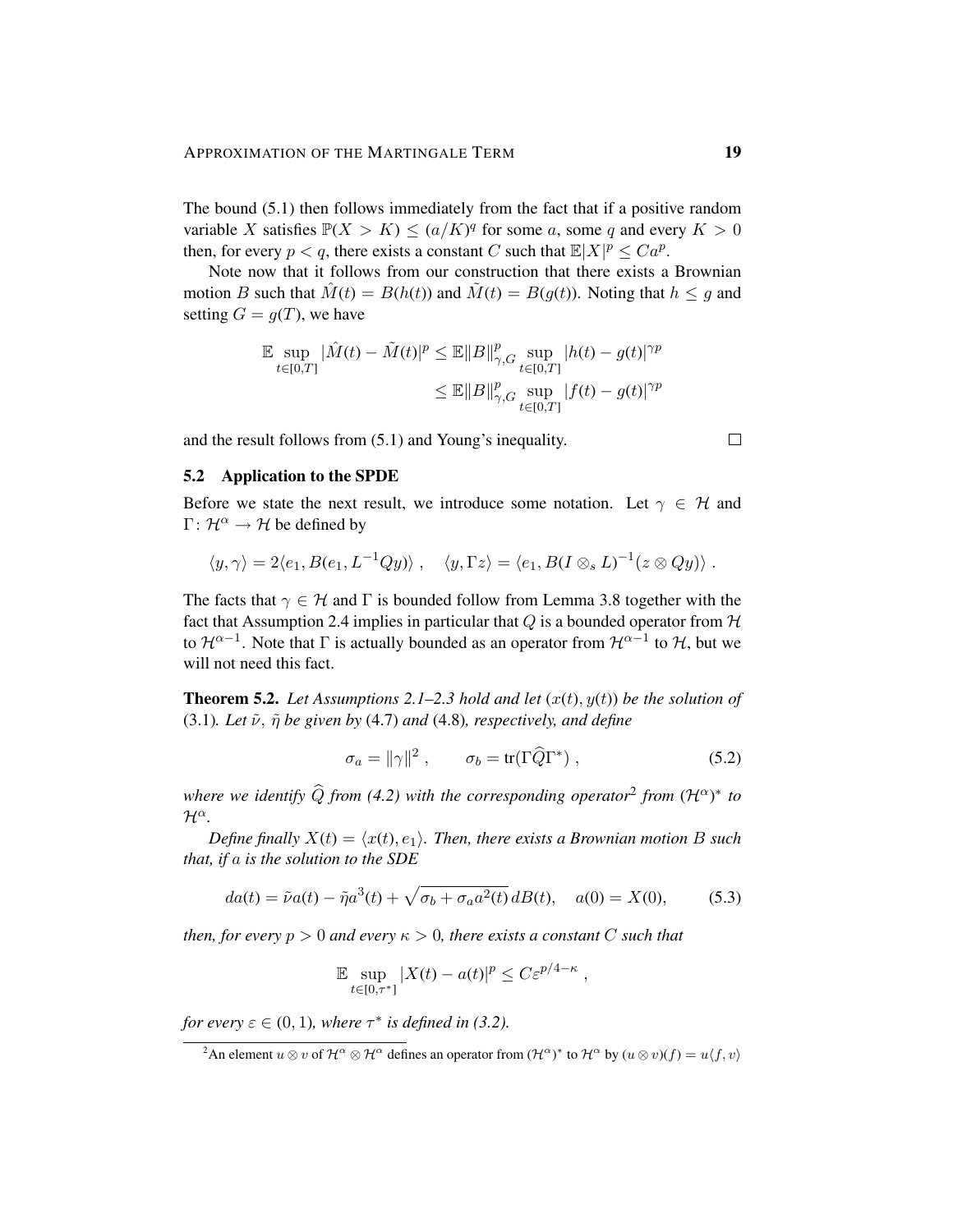*Proof.* From Proposition 4.6 we have that, with the notations introduced above,

$$
X(t) = X(0) + \tilde{\nu} \int_0^t X(s) ds - \tilde{\eta} \int_0^t X^3(s) ds
$$
  
+ 
$$
\int_0^t \langle \Gamma \tilde{z}(s), dW(s) \rangle + \int_0^t X(s) \langle \gamma, dW(s) \rangle + R_2(t) ,
$$

where  $R_2 = \mathcal{O}(\varepsilon^{1/2-\kappa})$ . Denote by  $M(t)$  the martingale

$$
M(t) = \int_0^t \langle \Gamma \hat{z}(s), dW(s) \rangle \rangle + \int_0^t X(s) \langle \gamma, dW(s) \rangle.
$$

Its quadratic variation is given by

$$
f(t) = \int_0^t \|\gamma X(s) + \Gamma \hat{z}(s)\|^2 ds .
$$
 (5.4)

It now follows from Corollary 4.5 that

$$
|f(\cdot) - g(\cdot)| = \mathcal{O}(\varepsilon^{1/2-})
$$
, where  $g(t) = \int_0^t (\sigma_a X^2(s) + \sigma_b) ds$ . (5.5)

Denote by  $\tilde{M}(t)$  the martingale with quadratic variation  $g(t)$  given by Lemma 5.1 and by  $\tilde{x}$  the solution to

$$
d\tilde{x} = \tilde{\nu}\tilde{x} dt - \tilde{\eta}\tilde{x}^3 dt + d\tilde{M}(t) , \qquad \tilde{x}(0) = x(0) .
$$

It follows from Lemma 5.1 that  $M(t) - \tilde{M}(t) = \mathcal{O}(\varepsilon^{1/4})$ . Therefore, using a standard estimate stated below in Lemma 5.3,

$$
x(t) - \tilde{x}(t) = \mathcal{O}(\varepsilon^{1/4-})\,. \tag{5.6}
$$

The martingale representation theorem [RY99, Thm V.3.9] ensures that one can enlarge the original probability space in such a way that there exists a filtration  $\tilde{\mathcal{F}}_t$ , and an  $\tilde{\mathcal{F}}_t$ -Brownian motion  $B(t)$ , such that both  $x(t)$  and  $\tilde{x}(t)$  are  $\tilde{\mathcal{F}}_t$ -adapted and such that

$$
d\tilde{x}(t) = \tilde{\nu}\tilde{x}(t) dt - \tilde{\eta}\tilde{x}^{3}(t) dt + \sqrt{\sigma_b + \sigma_a X^2(t)} dB(t) .
$$

Note that in general the  $\sigma$ -algebra  $\tilde{\mathcal{F}}_t$  is strictly larger than the one generated by the Wiener process  $W$  up to time  $t$ . This is a consequence of the construction of Lemma 5.1 where one has to 'look into the future' in order to construct  $M$ .

We finally define the process  $a$  as the solution to the SDE

$$
da(t) = \tilde{\nu}a(t) dt - \tilde{\eta}a^3(t) dt + \sqrt{\sigma_b + \sigma_a a^2(t)} dB(t) .
$$

Denote  $\rho = a - \tilde{x}$  and  $G(x) = \sqrt{\sigma_b + \sigma_a x^2}$ . Then, one has

$$
d\rho^{2}(t) \leq 2\tilde{\nu}\rho^{2}(t) dt + (G(a(t)) - G(X(t)))^{2} dt + 2\rho(G(a(t)) - G(X(t))) dB(t).
$$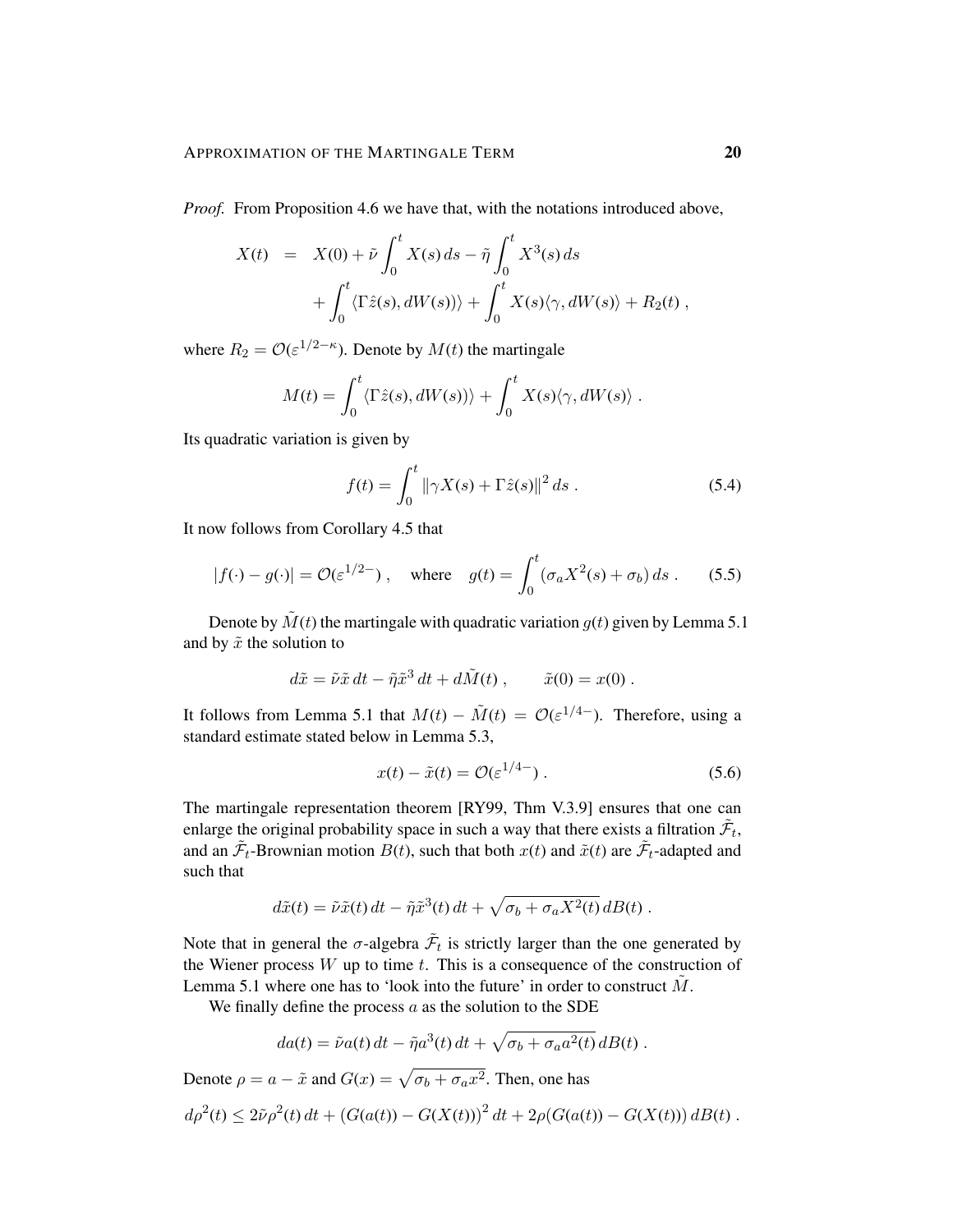Using the fact that  $G$  is globally Lipschitz, this yields the existence of a constant  $C$  such that

$$
d\rho^{2}(t) \leq C\rho^{2}(t) dt + C|X(t) - \tilde{x}(t)|^{2} dt + 2\rho(G(a(t)) - G(X(t))) dB(t).
$$

It is now easy to verify, using Itô's formula,  $(5.6)$ , and the Burkholder-Davies-Gundy inequality, that

$$
\rho = \mathcal{O}(\varepsilon^{1/4-})
$$
 and thus  $X(t) - a(t) = \mathcal{O}(\varepsilon^{1/4-})$ ,

which is the required result.

Let us finally state the a-priori estimate used in the previous proof.

**Lemma 5.3.** *Fix*  $\nu \in \mathbb{R}$  *and*  $\eta > 0$ *. Let*  $M_i(t)$  *be martingales (not necessary with respect to the same filtration), and*  $x_i(t)$ ,  $i = 1, 2$  *be solution of the following SDEs* 

$$
dx_i(t) = \nu x_i(t) dt - \eta x_i^3(t) dt + dM_i(t) , \qquad (5.7)
$$

*with*  $x_1(0) - x_2(0) = \mathcal{O}(\varepsilon^{1/4-})$  *and*  $x_1(0) = \mathcal{O}(\varepsilon^{0-})$ *.* Suppose furthermore  $M_i(t) = \mathcal{O}(\varepsilon^{0-})$  and  $M_1(t) - M_2(t) = \mathcal{O}(\varepsilon^{1/4-})$ , then

$$
x_1(t) - x_2(t) = \mathcal{O}(\varepsilon^{1/4-})\ .
$$

*Proof.* This is a straightforward a priori estimate which relies on the stable cubic nonlinearity in (5.7). First, one easily sees from Itô's formula that  $x_i(t) = \mathcal{O}(\varepsilon^{0-})$ . Then using the transformation  $\hat{x}_i(t) = x_i(t) - M_i(t)$  to random ODEs for  $\hat{x}_i(t)$ , we can write down an ODE for the difference  $\hat{x}_1(t) - \hat{x}_2(t)$ , which we can bound pathwise by direct a priori estimates. We will omit the details.  $\Box$ 

# 5.3 Main Result

Let us finally put the results obtained in this and the previous two sections together to obtain our final result for the system of SDEs (3.1).

**Theorem 5.4.** *Let Assumptions 2.1–2.4 be true. Let*  $(x(t), y(t))$  *be a solution of* (3.1). Furthermore, let  $z(t)$  be the OU-process defined in (3.4) and  $\tau^*$  the stopping *time from (3.2). Let finally*  $\sigma_a$ ,  $\sigma_b$ ,  $\tilde{\nu}$ , and  $\tilde{\eta}$  *be defined in (5.2), (4.7), and (4.8) respectively. Then there exists a Brownian motion* B(t) *such that, if* a(t) *is a solution of*

$$
da(t) = \tilde{\nu}a(t) - \tilde{\eta}a^3(t) + \sqrt{\sigma_b + \sigma_a a^2(t)} dB(t) , \quad a(0) = \langle x(0), e_1 \rangle , \quad (5.8)
$$

*then for all*  $T > 0$ ,  $R > 0$ ,  $p > 0$  *and*  $\kappa > 0$  *there is a constant* C *such that for all*  $\varepsilon \in (0, 1)$  and all  $||x(0)||_{\alpha} < R$  and  $||y(0)||_{\alpha} < R$  we have that

$$
\mathbb{P}(\tau^* > T) > 1 - C\varepsilon^p,
$$

E sup  $\sup_{t\in[0,\tau^*]} ||x(t)-a(t)e_1||^p_\alpha \leq C\varepsilon^{p/4-\kappa}$ , *and*  $\mathbb{E} \sup_{t\in[0,\tau^*]}$  $t \in [0, \tau^*]$  $||y(t)-z(t)||_{\alpha}^p \leq C\varepsilon^{p-\kappa}.$ 

 $\Box$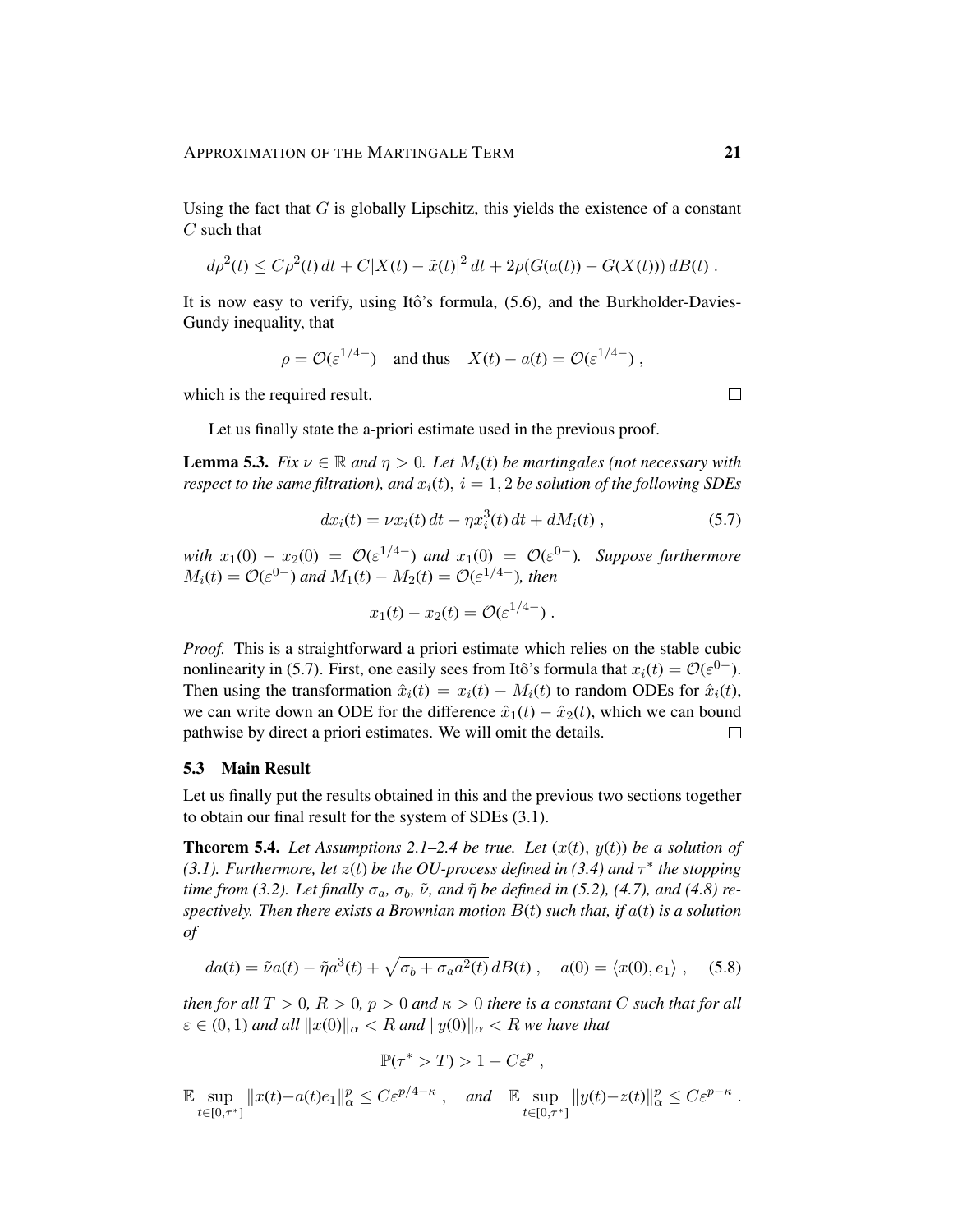*Proof.* The approximation of  $y(t)$  by  $z(t)$  is already verified in Corollary 3.7 and Lemma 3.4. The approximation of  $x(t)$  by  $a(t)$  follows from Theorem 5.2. The bound on the stopping time  $\tau^*$  follows then easily from the fact that  $a(t) = \mathcal{O}(1)$ and  $z(t) = \mathcal{O}(1)$  uniformly on [0, T].  $\Box$ 

**Remark 5.5.** *With the notation*  $B_{k\ell m} = \langle B(e_k, e_\ell), e_m \rangle$ , formulas (5.2), (4.7), and *(4.8) for the coefficients in the amplitude equation can be written in the form*

$$
\tilde{\nu} = \nu + \sum_{k=2}^{\infty} \frac{2B_{k11}^2 q_k^2}{\lambda_k^2} + \sum_{k,\ell=2}^{\infty} \frac{B_{k11} B_{\ell\ell k} q_{\ell}^2}{\lambda_k \lambda_{\ell}} + \sum_{k,\ell=2}^{\infty} \frac{2B_{k\ell 1} B_{k1\ell}}{\lambda_k + \lambda_{\ell}} \frac{q_k^2}{\lambda_k}, \quad (5.9a)
$$

$$
\tilde{\eta} = -\sum_{k=2}^{\infty} \frac{2B_{k11}B_{11k}}{\lambda_k} ,\qquad(5.9b)
$$

$$
\sigma_a = \sum_{k=2}^{\infty} \frac{4B_{k11}^2 q_k^2}{\lambda_k^2}, \quad \sigma_b = \sum_{m,k=2}^{\infty} \frac{2B_{km1}^2 q_k^2 q_m^2}{(\lambda_k + \lambda_m)^2 \lambda_k}.
$$
\n(5.9c)

*If one chooses to expand the solution in a basis which is not normalised, i.e. one takes basis vectors*  $\tilde{e}_k = c_k e_k$ , then the coefficients appearing in the right-hand *side of the equation for the expansion transform according to*

$$
\tilde{B}_{k\ell m} = B_{k\ell m} \frac{c_k c_\ell}{c_m} , \qquad \tilde{q}_k = \frac{q_k}{c_k} .
$$

*It is straightforward to see that*  $\tilde{\nu}$  *and*  $\sigma_a$  *are unchanged under this transformation,* whereas  $\tilde{\eta}$  is mapped to  $c_1^2\tilde{\eta}$  and  $\sigma_b$  is mapped to  $\sigma_b/c_1^2$  as expected.

# 6 Application: The Stochastic Burgers Equation

In this section we apply our results to a modified stochastic Burgers equation:

$$
du = (\partial_x^2 + 1)u dt + u\partial_x u dt + \varepsilon^2 \nu u dt + \varepsilon Q dW,
$$
\n(6.1)

on the interval  $[0, \pi]$ , with Dirichlet boundary conditions. We take

$$
\mathcal{H} = L^{2}([0, \pi]), \quad e_{k}(x) = \sqrt{\frac{2}{\pi}} \sin(kx),
$$
  

$$
B(u, v) = \frac{1}{2} \partial_{x}(uv), \quad L = -\partial_{x}^{2} - 1, \quad \lambda_{k} = k^{2} - 1.
$$

We also take  $W(t)$  to be a cylindrical Wiener process on H and Q a bounded operator with  $Qe_1 = 0$  and  $Qe_k = q_k e_k$  for  $k \geq 2$ . It follows that  $\mathcal{H}^{\alpha} = H_0^{\alpha}([0, \pi])$  is the standard fractional Sobolev space defined by the Dirichlet Laplacian on [0,  $\pi$ ].

With this choice, using the notation from Remark 5.5, we get

$$
B_{k\ell m} = \frac{1}{2\sqrt{2\pi}} (|k+\ell|\delta_{k+\ell,m} - |k-\ell|\delta_{|k-\ell|,m}), \qquad (6.2)
$$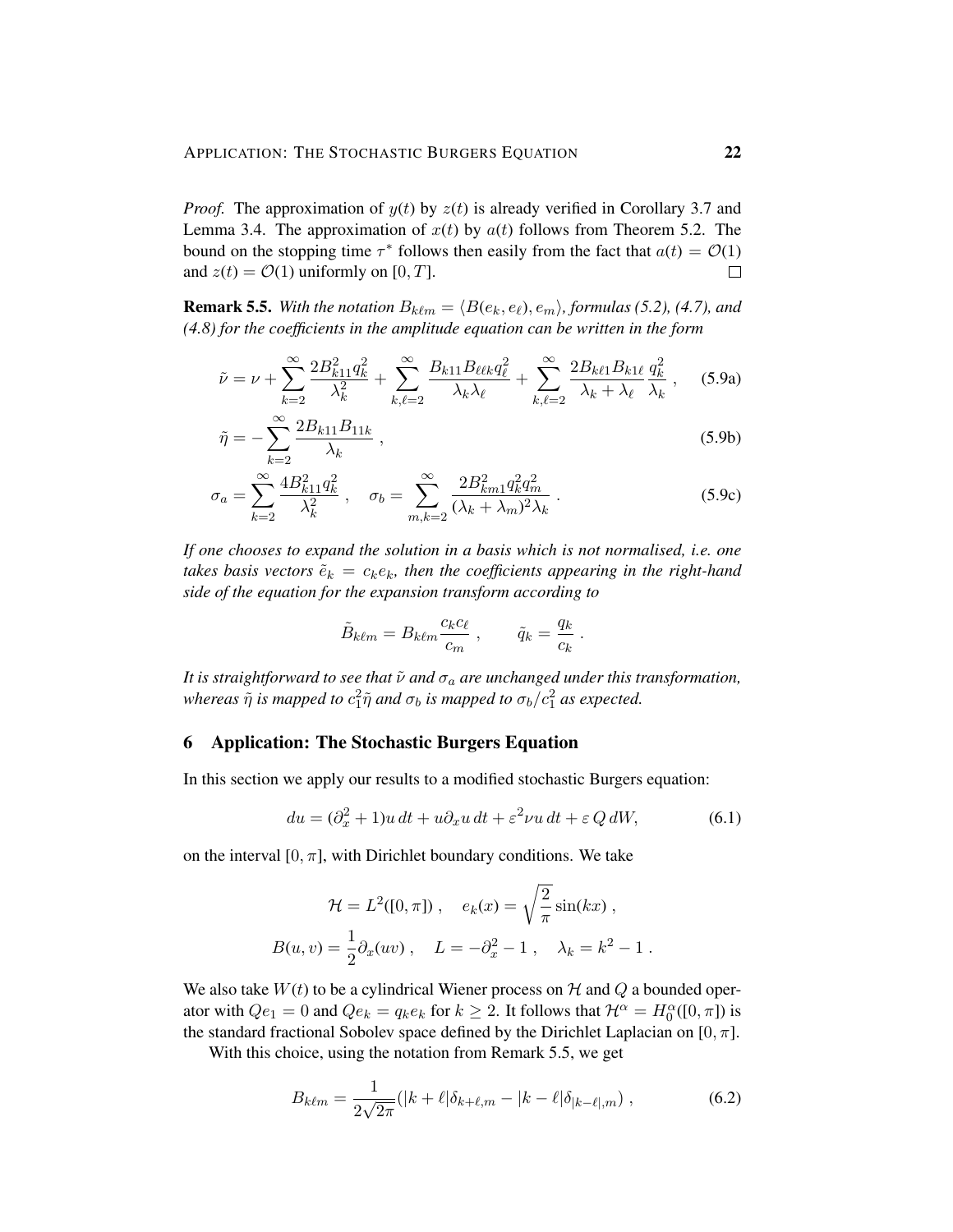where  $\delta_{k\ell}$  is the Kronecker delta symbol.

It is possible to check that assumptions 2.1, 2.2, and 2.3 are satisfied for any  $\alpha \geq 0$  since, for smooth functions u, v, and w, one has for example

$$
\left| \int_0^{\pi} (uv)'(x) w(x) dx \right| = \left| \int_0^{\pi} u(x)v(x)w'(x) dx \right| \le ||u|| ||v|| ||w'||_{L^{\infty}}\le C ||u|| ||v|| ||w||_{\mathcal{H}^{\gamma}},
$$

provided that one takes  $\gamma < -3/2$ . (Values of  $\alpha$  other than 0 can be obtained in a similar way by using different Sobolev embeddings, see also [DPDT94].) Whether the trace-class assumption on  $Q^2 L^{\alpha-1}$  is satisfied or not depends of course in a crucial way on the coefficients  $\{q_k\}_{k=1}^{\infty}$ .

The following result justifies the formal asymptotic calculations presented in [Rob03].

**Theorem 6.1.** Let u be a continuous  $H_0^1([0,\pi])$ -valued solution of (6.1) with ini*tial condition*  $u(0) = \mathcal{O}(\varepsilon)$ *, and assume that the driving noise* W *is given by* σ sin(2x)w(t) *for a standard one-dimensional Wiener process* w*. Then there are Brownian motions* B(t) *and* β(t) *(not necessarily adapted to the same filtration) such that if* a *is the solution of*

$$
da = \left(\nu - \frac{\sigma^2}{88}\right) a \, dt - \frac{1}{12} a^3 \, dt + \frac{\sigma}{6} |a| \circ dB, \quad \varepsilon a(0) = \frac{2}{\pi} (u(0), \sin(\cdot))_{L^2}
$$

*and*

$$
R(t) = \frac{1}{\varepsilon} e^{-Lt} P_s u(0) + \left( \int_0^t e^{-3(t-s)} d\beta(s) \right) \sin(2\cdot),
$$

*then for all*  $\kappa$ ,  $p > 0$  *there is a constant* C *such that* 

$$
\mathbb{E}\Big(\sup_{t\in[0,T\varepsilon^{-2}]} \|u(t)-\varepsilon a(\varepsilon^2 t)\sin(\cdot)-\varepsilon R(t)\|_{H^1}^p\Big)\leq C\varepsilon^{\frac{3p}{2}-\kappa}
$$

*Proof.* Note first that Assumption 2.4 is true for all  $\alpha$  is this case, so that all the assumptions of Theorem 5.4 are satisfied. Furthermore, we can use formulas (5.9) to obtain  $3$ ,

$$
\tilde{\eta} = \frac{1}{12}
$$
,  $\sigma_a = \frac{\sigma^2}{36}$ ,  $\sigma_b = 0$ ,  $\tilde{\nu} = \nu + \frac{\sigma^2}{72} - \frac{\sigma^2}{88}$ 

.

Note that the second term in the expression for  $\tilde{\nu}$  gives the Itô-Stratonovich correction.

However, the claim does not follow immediately, since we wish to get an error estimate of order  $\varepsilon^{3/2}$  instead of  $\varepsilon^{5/4}$ . Retracing the proof of Theorem 5.4, we see

<sup>&</sup>lt;sup>3</sup>Notice that a is the amplitude of the mode  $sin(x)$  which is not normalized. This is in order to be consistent with earlier works on the stochastic Burgers equation. The modification of the formulas for the constants that appear in the amplitude equation in this situation is given by Remark 5.5.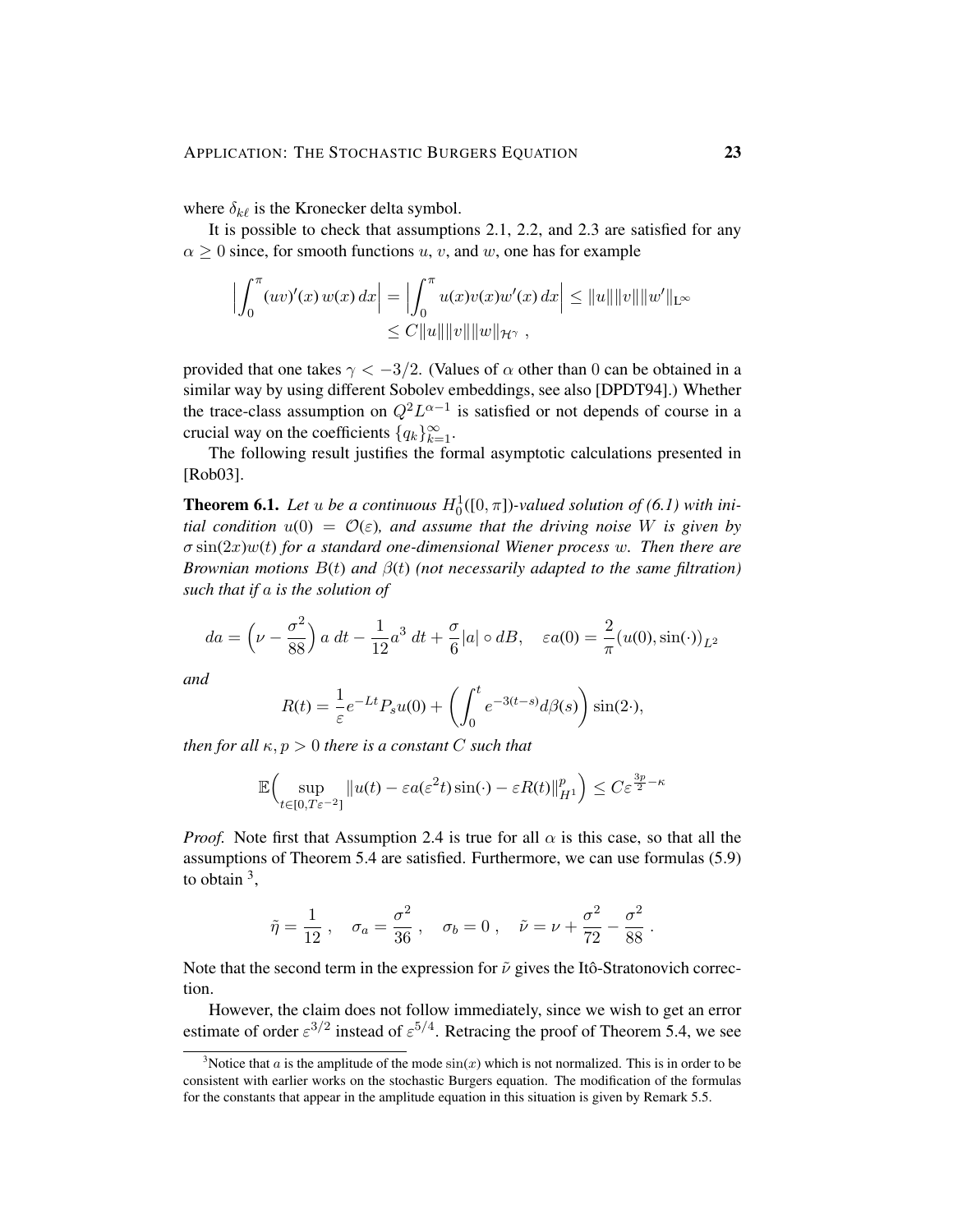that the claim follows if we can show that  $|f - g| = \mathcal{O}(\varepsilon^{-})$ , where f and g are as in (5.4) and (5.5). In our particular case, one has  $\gamma = 0$ , so that

$$
f(t) = \int_0^t \|\Gamma \hat{z}(s)\|^2 ds , \qquad g(t) = \sigma_b t .
$$

The result now follows from Lemma 6.2 below.

**Lemma 6.2.** *Let*  $\hat{z}$  *be as in Corollary 4.2. Then, for every final time T, every*  $p > 0$ *and every*  $\kappa > 0$  *there exists a constant* C *such that* 

$$
\mathbb{E} \sup_{t \in [0,T]} \left\| \int_0^t (\hat{z}(r) \otimes \hat{z}(r) - \widehat{Q}) \, dr \right\|_{\alpha}^{2p} \le C \varepsilon^{2p - \kappa} \,. \tag{6.3}
$$

*Proof.* We subdivide the interval [0, T] into N subintervals of length  $T/N$ , and we use the notation  $t_k = kT/N$ . Using exactly the same argument as in the proof of Lemma 4.3, we see that, for every  $p > 0$  and every  $\kappa > 0$  there exists a constant C such that

$$
\mathbb{E} \sup_{k \in \{0, ..., N\}} \Big\| \int_0^{t_k} (\hat{z}(r) \otimes \hat{z}(r) - \widehat{Q}) \, dr \Big\|_{\alpha}^{2p} \leq C N^{\kappa} \varepsilon^{2p} .
$$

On the other hand, we know from Lemma 3.5 that the  $\mathcal{H}^{\alpha}$ -norm of the integrand in (6.3) is of order  $\mathcal{O}(\varepsilon^{0-})$  uniformly in time. The claim then follows by taking  $N \approx \varepsilon^{-1}$ .  $\Box$ 

Remark 6.3. *In the case where only the second mode is forced by noise, one can actually take*  $\beta(t) = B(t)$ *, and*  $\beta(t)$  *could be chosen to be a rescaled version of the Brownian motion that appears in equation* (6.1)*.*

The following theorem covers the case where  $W(t)$  is space-time white noise which is constrained to be antisymmetric around  $x = \pi$ . This corresponds to the case  $q_k = \sigma$  for all  $k \geq 2$ . It is easy to check that Assumption 2.4 is satisfied for all  $\alpha < \frac{1}{2}$ .

We again use Remark 5.5 with  $c_k = \sqrt{\pi/2}$  in order to compute the coefficients. We obtain

$$
\tilde{\eta} = \frac{1}{12} , \quad \sigma_a = \frac{\sigma^2}{18\pi} ,
$$
  

$$
\sigma_b = c_b \sigma^4 , \quad c_b = \frac{1}{2\pi^2} \sum_{k=2}^{\infty} \frac{1}{(2k^2 + 2k + 1)(k^2 - 1)(k^2 + 2k)} ,
$$

and finally,

$$
\tilde{\nu} - \nu = \frac{\sigma^2}{36\pi} - \frac{\sigma^2}{4\pi} \sum_{k=2}^{\infty} \Big( \frac{1}{k-1} - \frac{1}{k(k+1)} \Big) \frac{1}{2k^2 + 2k - 1}.
$$

Note again that the first term in this expression is the Stratonovitch correction for the multiplicative noise term. This finally leads to

 $\Box$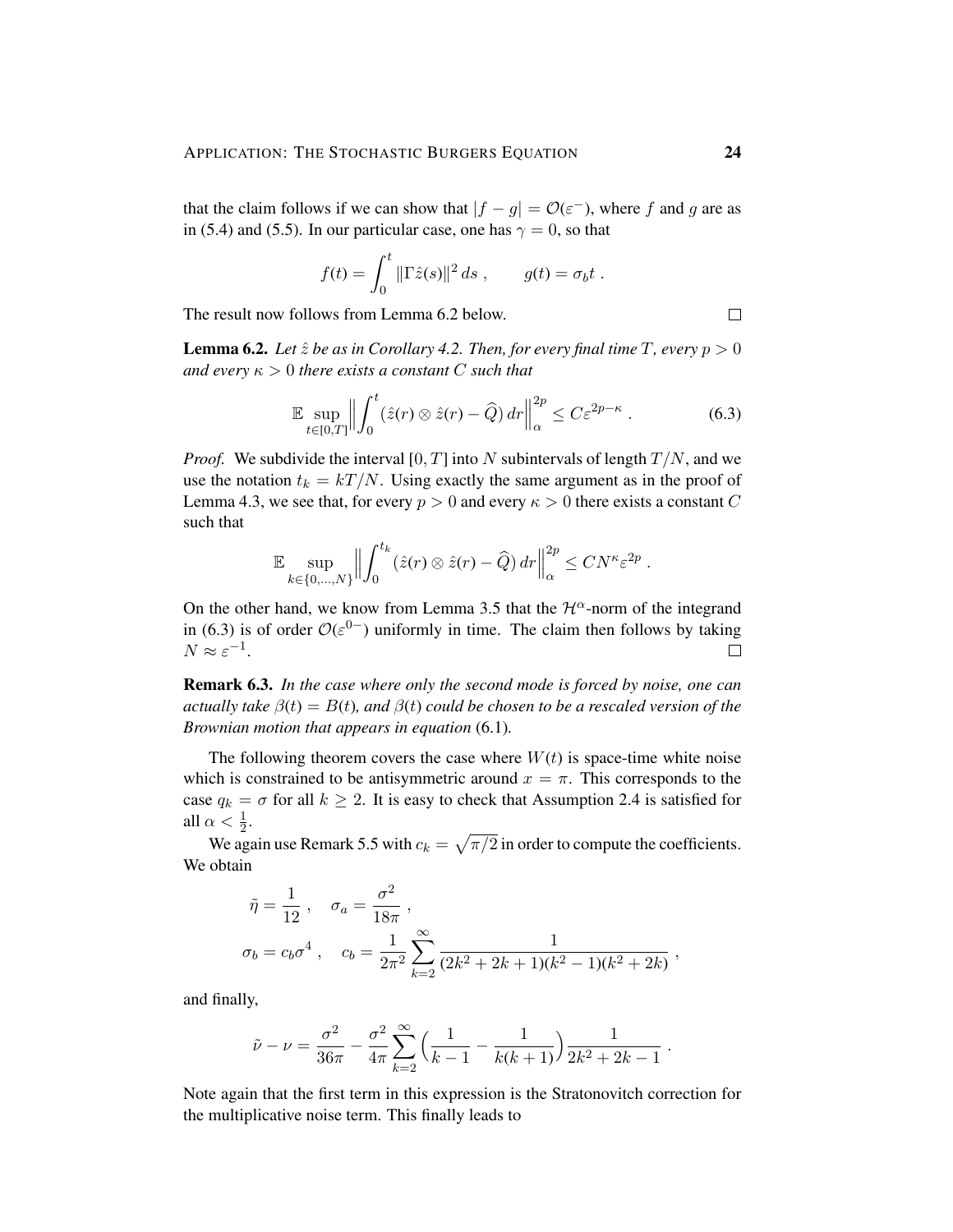**Theorem 6.4.** Assume that  $\alpha \in [0, \frac{1}{2}]$  $\frac{1}{2}$ ) and let  $u$  be a continuous  $H_0^{\alpha}([0,\pi])$ -valued *solution of (6.1) with initial condition*  $u(0) = \mathcal{O}(\varepsilon)$ *. Assume furthermore that the covariance of the noise satisfies*  $q_k = \sigma$  *for*  $k \geq 2$ *. Then there is a Brownian motion*  $B(t)$  (not necessarily adapted to the filtration of  $W(t)$ ) such that if  $a(t)$  is a *solution of*

$$
da(t) = \tilde{\nu}a(t) - \tilde{\eta}a^3(t) + \sqrt{\sigma_b + \sigma_a a^2(t)} dB(t), \quad \varepsilon a(0) = \frac{2}{\pi} (u(0), \sin(\cdot))_{L^2}
$$

*where the constants are defined above, and*

$$
R(t) = \frac{1}{\varepsilon} e^{-tL} P_s u(0) + \int_0^t e^{-(t-s)L} Q dW(s) ,
$$

*then for all*  $\kappa$ ,  $p > 0$  *there is a constant* C *such that* 

$$
\mathbb{E}\Big(\sup_{t\in[0,T\varepsilon^{-2}]} \|u(t)-\varepsilon a(\varepsilon^2 t)\sin(\cdot)-\varepsilon R(t)\|_{H_0^{\alpha}}^p\Big)\leq C\varepsilon^{\frac{5p}{4}-\kappa}
$$

*for* ε *sufficiently small.*

#### References

- [BGR02] D. BLÖMKER, C. GUGG, and M. RAIBLE. Thin-film-growth models: Roughness and correlation functions. *European J. Appl. Math.* 13, no. 4, (2002), 385–402.
- [Blö05] D. BLÖMKER. Approximation of the stochastic Rayleigh-Bénard problem near the onset of convection and related problems. *Stoch. Dyn.* 5, no. 3, (2005), 441–474.
- [CB95] Z. CUERNO and A.-L. BARABÁSI. Dynamic scaling of ion-sputtered surfaces. *Phys. Rev. Lett.* 74, (1995), 4746–4749.
- [CH93] M. CROSS and P. HOHENBERG. Pattern formation outside of equilibrium. *Rev. Mod. Phys.* 65, (1993), 851–1112.
- [CY95] A. CHEKHLOV and V. YAKHOT. Kolmogorov turbulence in a random-forcedriven Burgers equation: anomalous scaling and probability density functions. *Phys. Rev. E (3)* 52, no. 5, part B, (1995), 5681–5684.
- [DPDT94] G. DA PRATO, A. DEBUSSCHE, and R. TEMAM. Stochastic Burgers' equation. *NoDEA, Nonlinear Differ. Equ. Appl.* 1, no. 4, (1994), 389–402.
- [EK86] S. ETHIER and T. KURTZ. *Markov processes*. Wiley Series in Probability and Mathematical Statistics: Probability and Mathematical Statistics. John Wiley & Sons Inc., New York, 1986.
- [HP04] M. HAIRER and G. PAVLIOTIS. Periodic homogenization for hypoelliptic diffusions. *J. Statist. Phys.* 117, no. 1-2, (2004), 261–279.
- [Kur73] T. KURTZ. A limit theorem for perturbed operator semigroups with applications to random evolutions. *J. Functional Analysis* 12, (1973), 55–67.
- [LCM96] K. LAURITSEN, R. CUERNO, and H. MAKSE. Noisy Kuramoto-Sivashinsky equation for an erosion model. *Phys. Rev. E* 54, (1996), 3577–3580.